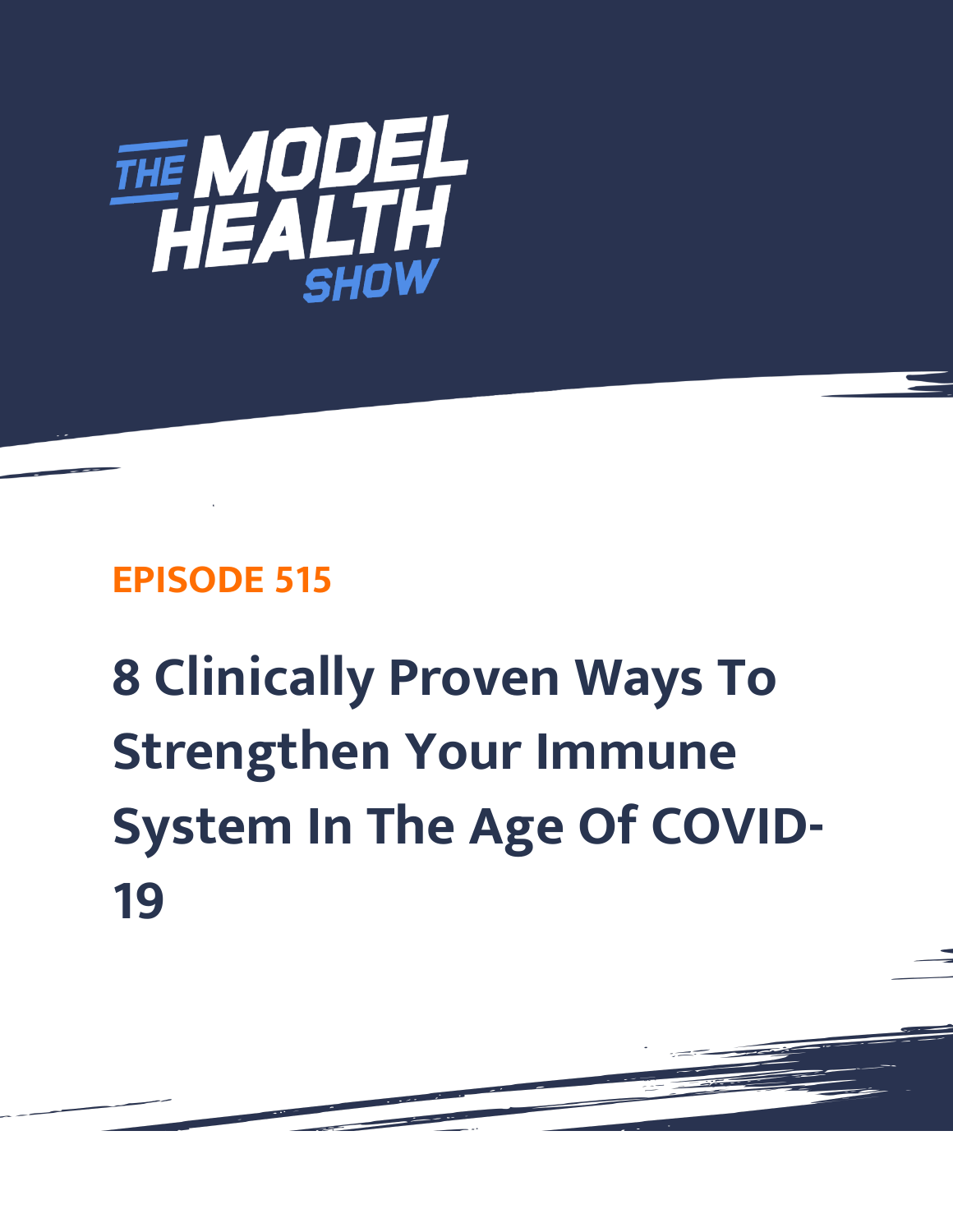## **You are now listening to The Model Health Show with Shawn Stevenson. For more, visit themodelhealthshow.com.**

**SHAWN STEVENSON:** Welcome to The Model Health Show, this is fitness and nutrition expert, Shawn Stevenson, and I'm so grateful for you tuning in with me today at a time when immune system performance is of the utmost importance, there's not actually a lot of data, clinically proven evidence on how to actually fortify and strengthen our immune system, especially in the age of COVID-19. So today we're going to focus on eight clinically proven strategies to fortify your immune function, specifically looking at the peer-reviewed evidence on what we can do to actually defend the body from COVID-19. This is an important conversation. So instead of looking at things superficially and talking about theories, we're really going to dig in on the what to do and how it actually works, we're going to kick things off with some new data that was highlighted by researchers at the Cleveland Clinic.

They used artificial intelligence to search for hidden clues in the structure of SARS-CoV-2 to predict how it invades human cells and what might stop it, and one observation stood out for the researchers, the virus could potentially be blocked by melatonin. That's right, this glorified sleep-related hormone has some really remarkable effects in modulating and supporting the body in defense of COVID-19. So our number One strategy here is about sleep and the regulatory forces with sleep, including melatonin. The scientists noted that it essentially acts as a moderator melatonin acts as a moderator to help keep our self-protective responses from going haywire, which this appears to be one of the primary issues taking an asymptomatic or a mild case of COVID-19 into something severe, is our own body's response in an over-active immune response.

So, melatonin appears to be a moderator, helping the immune system to mount an appropriate response when interacting with this virus. In the recently published results, melatonin continued to stand out, and people taking it had significantly lower odds of developing COVID-19, and the data indicated that even if you contracted COVID, you had a much lower risk of dying from it, you had a much lower risk of severe symptoms when folks were utilizing melatonin. Other researchers noticed similar patterns; a study conducted by researchers at Columbia University found that intubated patients had better rates of survival if they received melatonin. This is not something you'll see on the news headlines right now, that something so inexpensive could have such a profound effect. And the lead researcher in the study believes that the real issue at play may not be melatonin at all, but the function it famously controls, sleep.

Additional research published by the Mayo Clinic shows that people who don't get quality sleep, efficient effective sleep, or don't get enough sleep are far more likely to get sick after being exposed to a virus. This is one of the foundational tenets about human function, our

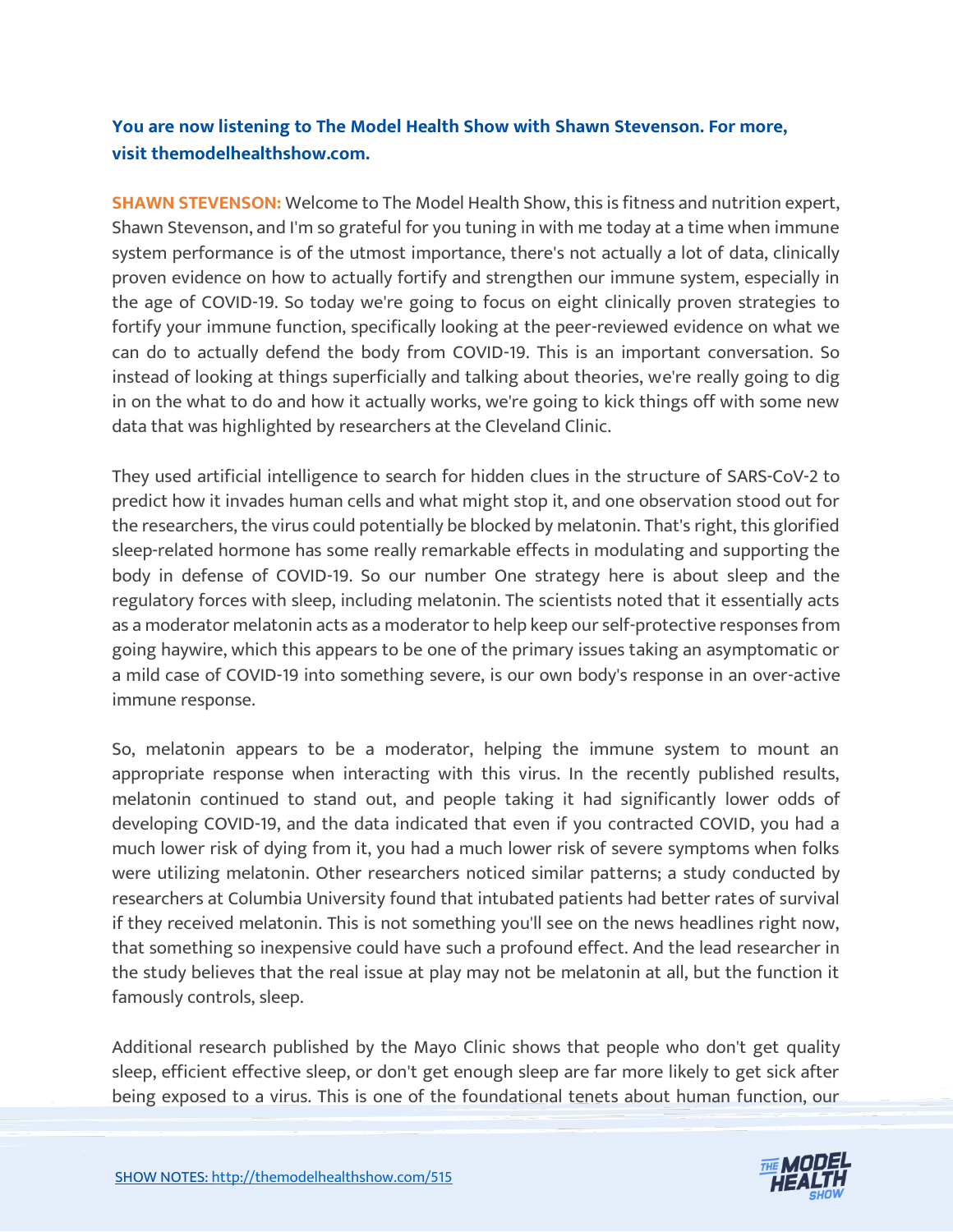sleep, our sleep quality is something that we've not evolved out of, because there's so many critical processes that take place during sleep that simply cannot be replaced.

A few of these contributing factors to this is that during our sleep, our immune system actually releases these proteins called cytokines. Now listen to this because we have this cognitive bias towards cytokines right now, so I'm going to open this up a little bit more. Cytokines, some of which actually help to promote efficient sleep cycles and improve our overall sleep quality, we're not hearing cytokines can do that. But this is also because certain cytokines need to increase when we have an infection or inflammation to help modulate the process, or when we're under stress, this process takes place as well, and sleep deprivation has been found to directly decrease production of these protective cytokines. Now on the other side, you've probably heard a lot of the news about these cytokine storms being one of the major side effects associated with COVID-19, an over-reaction by our immune system.

Well, again, it's important to note that there are an array of different types of cytokines, and they all have different roles from interferons to interleukins to chemokines, there's so many different types of these remarkable compounds. And by the way, again, these cytokines are proteins, at their basic place, they're proteins, and so what are proteins made from in our bodies, where do we get proteins? It doesn't just happen, where are we getting the building blocks to make these proteins? It's from our food, so we also want to keep that in the back of our mind today as well, that our food is literally creating our immune system, the food that we eat creates our immune cells.

Now again, some cytokines actually help to regulate our sleep quality, defend the body from cancer and actually keep inflammation in check while other cytokines are pro-inflammatory in their role. Inflammation has a role as well, it's not that it's all bad, because that inflammatory process is really calling on more immune system weapons to respond and get to this location of need, it's kind of like a signal that's getting set off in the body, but that signal can go too far, and these pro-inflammatory cytokines or the cytokine storm.

Listen to this, "A study published in PLoS ONE, the Public Library of Science One, found that sleep deprivation triggers the excessive levels of these pro-inflammatory cytokines. So now you can start to see how our sleep quality or lack thereof, can actually suppress the modulation, the production, and the activity of cytokines that actually help to regulate and improve our sleep can suppress that when we're sleep-deprived and when we're sleepdeprived, we're increasing the productivity, the activity, the production of pro-inflammatory cytokines stacking the cards against us. This is a primary tenet of human health, and the function of our immune system is dependent upon our sleep quality, yet this is getting no attention at all in major media and also from our public health officials.

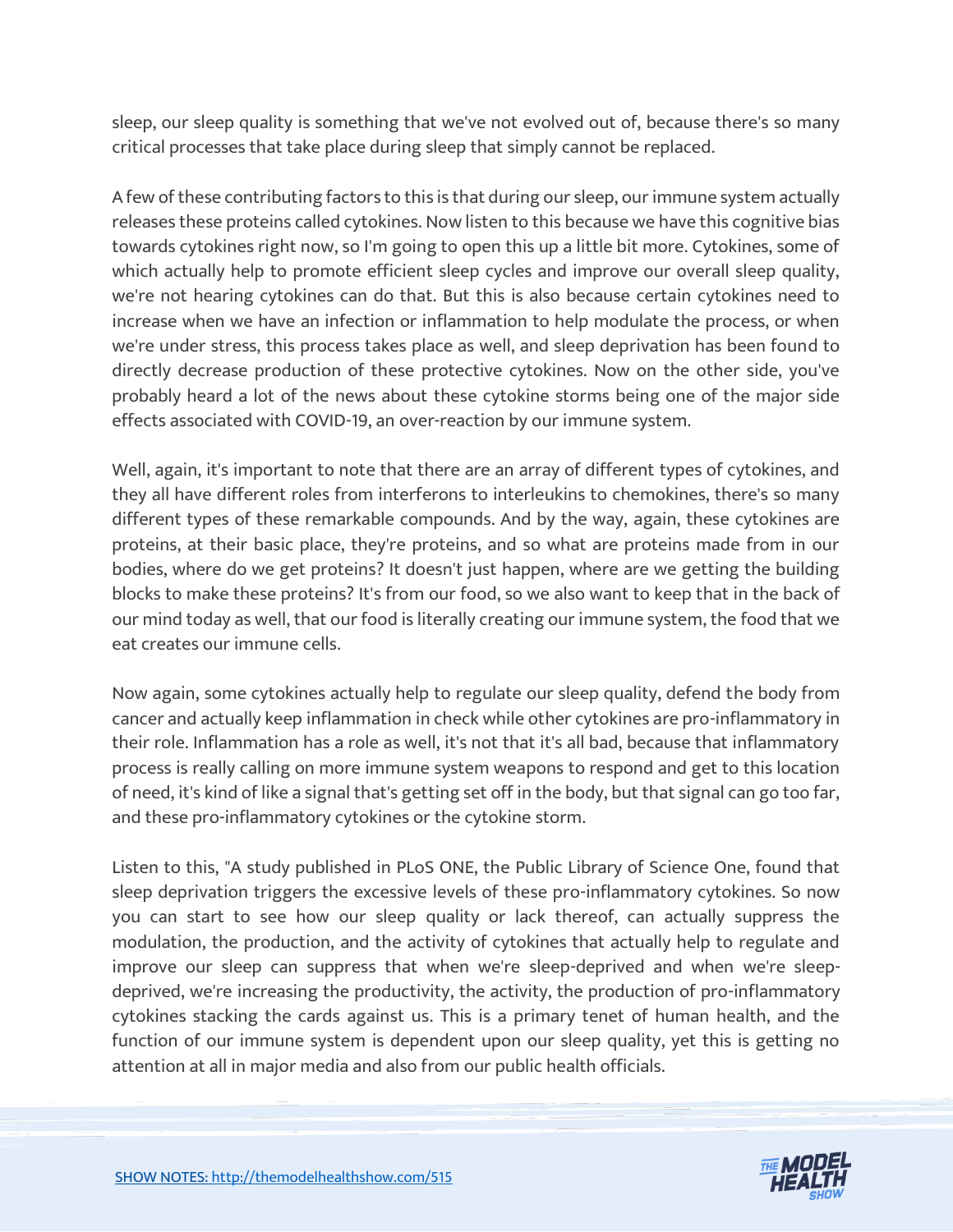So again, we should be questioning why is that? Primary thing, and we're going to circle back to one of the other major points that they are talking about, but they're leaving the sleep equation out of their conversation as well. But I also wanted to note that researchers in the aforementioned study stated that sleep restriction can lead to persistent changes in the immune system by promoting inflammation and increasing susceptibility to illness, that's their conclusion.

Now, sleep deprivation dramatically disturbs the systems that actually help to regulate our immune system, so the overarching systems including the brain and nervous system. One of the primary roles of sleep that we now understand today, only in recent, the last few years have we actually uncovered this, is the importance of sleep, in regulating detoxification, and one of those being detoxification specifically in the brain for our glymphatic system run by the glial cells in the brain. This system essentially is cleaning house from the trillions of processes that take place in a given day, and the metabolic waste products, those things need to get swept out of the brain, essentially. And so, the glymphatic system kicks into action. When we're sleeping, it's 10 times more active than when we're awake, to remove this debris from our system that can create a lot of stagnation and suppress, depress our cognitive function, the function of our brain overall, and our nervous system that again is in constant contact with our immune system, everything is happening in the same medium. So, when we're sleepdeprived inherently, our brain function is dramatically diminishing and by its very nature, dramatically diminishing the function of our immune system, that's just another one of the layers and connections.

But let's look at another connection between sleep deprivation and COVID-19. A recent study published in the British Journal of Medicine looked at the data from six different countries and uncovered that longer sleep duration, getting more sleep is associated with lower odds of contracting COVID-19. What the researchers uncovered was that for every hour increase in the amount of time spent asleep, it was associated with a 12% lower odds of becoming infected with COVID-19. So, if someone is regularly getting five hours of sleep, which is not uncommon in our world today, by any stretch of the imagination. Here in the United States, we've got about 115 millions of our citizens are regularly sleep-deprived, so again, this isn't an abnormal issue. So, if someone, for example, is getting five hours a night and they were to devote more to their health, devote more to their sleep, and they bumped this up by two hours a night, according to the researchers' data, this would decrease their risk of infection by 24%, just getting a little bit more sleep. If they were going all-star and trying to get eight hours of sleep, that would reduce their risk of infection by 36% according to their data.

Now, keep in mind, this was an observational study, and unfortunately, this is some of the best data that we have on the subject, but the good news is that scientists are asking the questions. They are researching these things. They're running clinical trials. They're analyzing data to see,

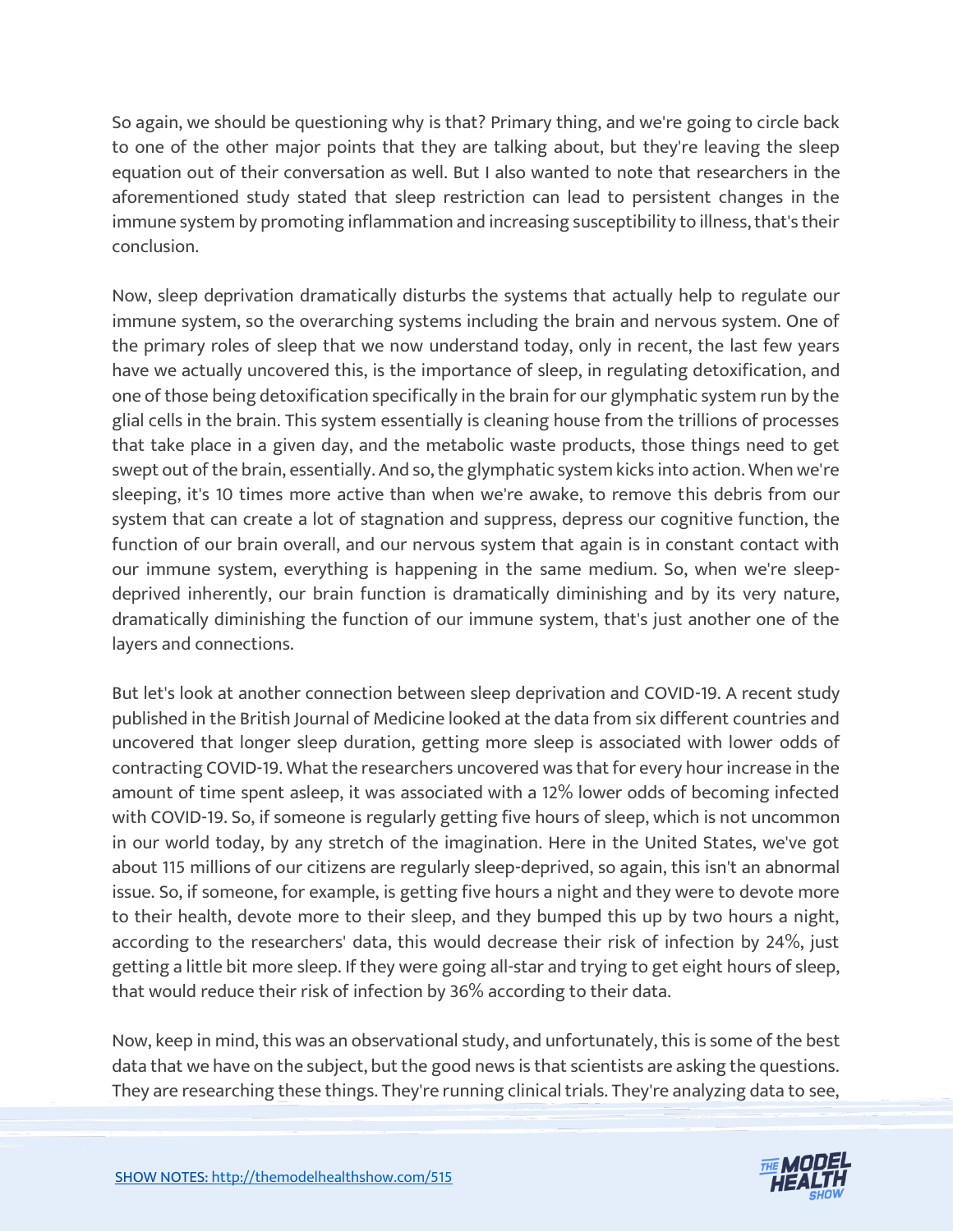"Hey, the things that our genes expect us to do to be healthy, to have a healthy functioning immune system, what if we do them? What if we go ahead and make sure that people are getting adequate sleep? See what happens, let's track when people are sleep deprived, see what happens," and share the data with, unfortunately, the scientific community is who's usually looking at this data, it's not getting into the hands of the public who need it most.

And this is why The Model Health Show is that bridge. This is why we operate as that bridge to make sure that we take this peer-reviewed evidence and all of the academic jargon that they use to make things unnecessarily complex, how do we make this make sense and actionable for people today? And I love the statement from Albert Einstein that says, "If you can't explain it simply, you don't know it well enough." And so that's what we strive to do, is to take these complex things and to make them to make sense for everyday folks, because this stuff doesn't have to be complex. Adding a lot of complexity creates more confusion, adding a lot of complexity, disempowers you. Adding a lot of complexity puts people in a position where they start to outsource their thinking to someone else.

So, with that said, we're going to look at one more piece that came from this particular study, again, published in the BMJ, the researchers found that participants with documented sleep problems had an 88% greater odds of contracting a COVID-19 infection. Wow! Almost 100%! 88% greater odds. Sleep matters, it matters, it's always mattered, but right now it matters more than ever for us to just put some attention into it because the regulatory force of our sleep far outweighs any other intervention that is being tossed around today. This is something our genes expect of us. Our bodies aren't necessarily telling us today that we're deficient in a new drug, but our bodies can tell us very quickly that we're deficient in sleep. So, as you've seen, sleep itself is a critical regulator of immune function, but melatonin itself plays a major part in calibrating the immune system.

A new observational study and which was published in PLoS ONE Biology, tracked the data of almost 27,000 people and found that melatonin usage is associated with a 28% reduced likelihood of a SARS-CoV-2 infection. Melatonin was an effective prophylactic, so protecting people for diabetics and other sub-groups as well, but one that jumped out in this study was melatonin use in African-Americans was associated with a 52% reduced likelihood of a positive laboratory test for SARS-CoV-2. And this was after adjusting for other factors like age, sex, smoking history, and various disease comorbidities, melatonin jumped out. Now, this isn't about running out to go and gobble up all the melatonin out there. We want to look at first how can we put ourselves in position for our bodies to do the thing that it's designed to do, which is to produce melatonin in copious amounts to help to regulate our immune system, our sleep, the list goes on and on.

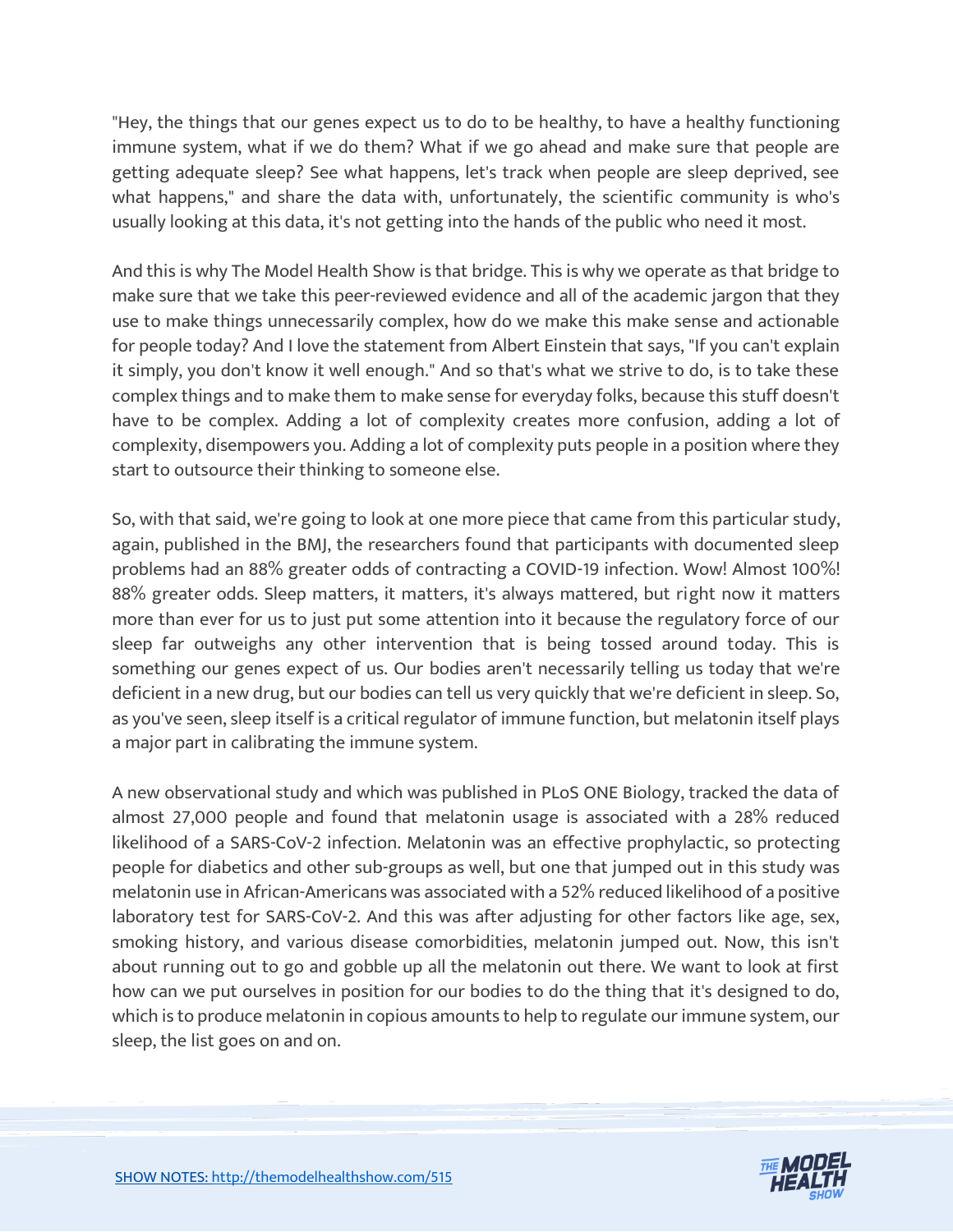Melatonin also has a well-established anti-cancer functionality as well. So, it's not just a force that regulates our sleep, that's kind of putting it in a box, a very small box when melatonin is a master regulator of our circadian system, our biological clocks. They're our clock genes that we have that have now been established. Melatonin is a regulator of our hormones, our endocrine system overall, our nervous system, very powerful. So just to haphazardly start take melatonin, maybe not be the best idea for a lot of folks but using it in an intentional way can be helpful. But number one, first and foremost, let's make sure that we're producing adequate melatonin in and of itself.

One of the primary ways that we're suppressing melatonin production is by being exposed to abnormal light. Harvard researchers have uncovered what, again this is passed around a lot today, a lot of people "know these things," but are you doing it? Are you paying attention to this? They established that the light coming from our devices, our televisions, our laptops, our smartphones, do in fact suppress melatonin in the evening and increase cortisol in the evening. Essentially, the researchers found that approximately every hour you're on your device, you're suppressing melatonin for about 30 minutes. And so, every hour we're on our device in the evening, suppressing melatonin for 30 minutes.

So, could this be one of the primary reasons behind our epidemics of sleep deprivation and abnormal sleep issues? It's definitely a big role player because again, in our evolution this is a very new thing. It's not to say we can't watch a movie or do some work or be on our phone, but we got to understand what are the side effects. This is new. Our biology has never been exposed to these things until recent years, and we don't know the full ramifications. So, it'd probably be a good idea to err on the side of a little bit of caution, having a little bit of a screen curfew in the evening, if melatonin is important to you, producing optimal melatonin, which is a master regulator of our health, maybe give yourself 30 minutes. Just start with 30, alright?

I'm not saying for you to, you know, get off your devices two hours before bed and sit there and twiddle your thumbs, because for certain, if you go from being on your phone, the last thing you do before bed is like look at your phone and give a little kiss goodnight, a little... And lay it down next to you, which is crazy in and of itself, the amount of people who actually sleep with their phone. I know it's not you. Well, I know it's a couple of people. According to the data, we're talking in the ballpark of maybe 40% of some populations, even upwards to 80%, if we're talking about teens, and so people are growing up with these habits and not understanding what it's doing to their health. So instead of doing that, and you suddenly try to be off your device for two hours in the evening, you're probably going to have really strong withdrawal. Alright, and so just start with 30 minutes, so it's a 30-minute screen curfew, allow your body to naturally produce. Because how melatonin, what the requirement is to produce melatonin in darkness, as the sun is going down if we were living in a natural environment, our melatonin would start going up, cortisol is going down, melatonin is going up.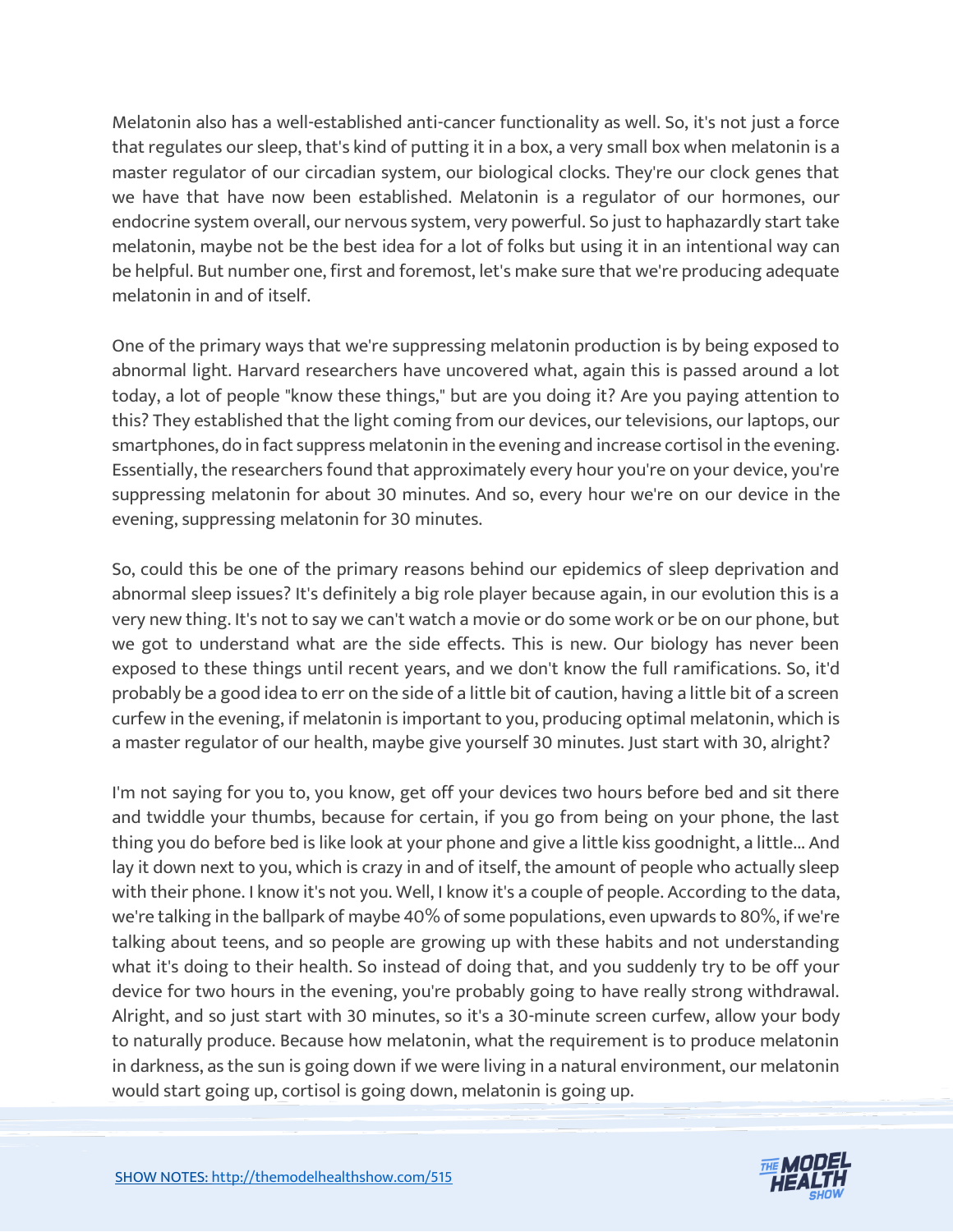But in our world today, we can manufacture a second day time by keeping these artificial lights on, beaming in our eyes and on our skin. So again, I love our tech. We couldn't do this without it. But we want to make sure that we are intentionally running these things and they're not running us. Alright, so that's one is having a screen curfew, really helpful for fortifying and supporting melatonin. Second tip is to make sure that we're getting some sun exposure during the daytime. That sun exposure actually helps to increase our body's production of serotonin, which serotonin is a precursor for melatonin. And also, sun exposure during the day has been found to dramatically decrease cortisol levels in the evening, which cortisol is really an antithesis of melatonin. If cortisol levels are kind of dominating, it's going to press melatonin down. And the opposite is true as well.

So, there's just a couple of real-world, simple, free tips that we can utilize and also using some protection on our screen, so getting yourself F.lux on your desktop and laptops, that's F.lux. It's a free app that kind of pulls off the most problematic color from your screen, you could set it at a certain time, you can set it to your time zone. I've been using it for, I don't know, probably at least eight years I believe, seven, eight years. So, we got F.lux. It's built into many of the phones today. If you've got night shift, for example, and on Androids and other phones, you can download apps that do a similar thing as the iPhone. So, this is getting more and more attention today, but the question is, are we doing it.

So those are some simple adjuncts with melatonin. Just don't block your body's production of it, number one, Captain Obvious. Alright? But we also don't want to negate the fact that seeing the clinical role of melatonin in the research might be something for folks to think about, especially if they're trying to get on a healthy sleep regiment if they're changing time zones, those types of things. Or if they just need a little bit of assistance if they're not in a great state of health, maybe adding a little bit of melatonin can be a great intervention. But we want to make sure that we're doing it in the most efficacious way possible. Ideally, we want to make sure that if we are using melatonin that it doesn't have any binders, fillers. They add these nefarious ingredients that are in a lot of supplements. We want to make sure that you're getting your supplements from companies that do stuff the right way. They're going the extra mile to make sure that they're not delivering toxicity along with the good stuff that you're trying to get.

And also with melatonin, it's a great idea to have something that's in liquid form, and the one that I use, and I travel with it. So, I don't often use melatonin, but except if I'm changing time zones, that kind of thing. It's actually been found to help to reset and recalibrate the circadian clock in helping people to get back, kind of locked in, in their time zone quicker by having a little bit of melatonin. So the one that I use is an instant melatonin spray. So taken sub-lingually, you spray it under your tongue, that's what I do. And I just hold it there for a little bit and it's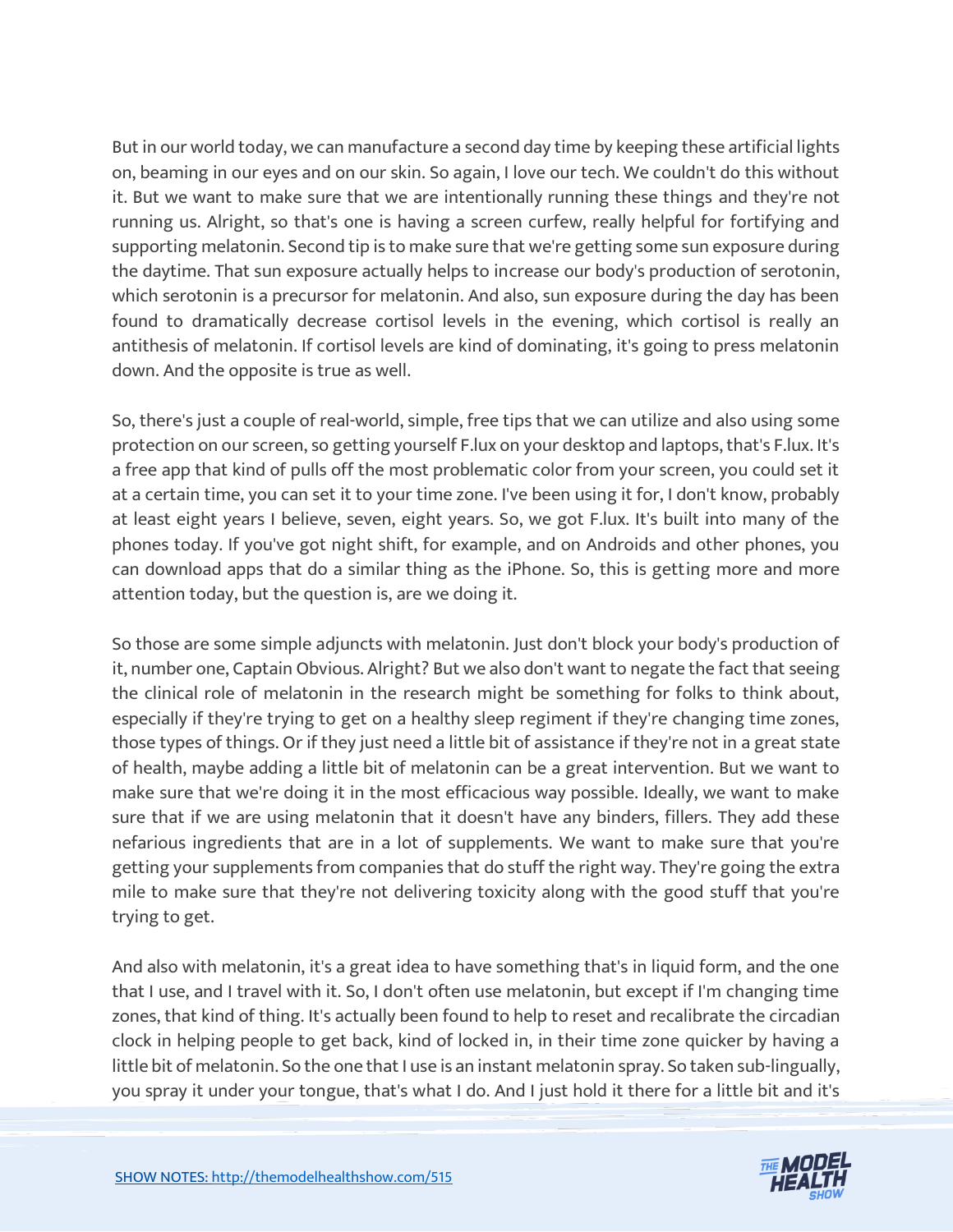going to get absorbed rapidly through the tissues in the mouth. There's going to be a little bit leftover, but if we're just swallowing a bunch of capsules we might lose some in the digestive process. But this is why I love the instant melatonin spray from Onnit, again, no binders, no fillers, no nefarious ingredients. And it's easy to travel with, and it's pretty inexpensive too. So, pop over there, check them out, especially if you're going to be utilizing melatonin utilize this melatonin. It's the best. Go to onnit.com/model, that's O-N-N-I-T.com/model. They're also going to hook you up with 10% off their incredible instant melatonin spray. Again, that's onnit.com, O-N-N-I-T.com/model.

Now, we're going to look at again, this is one of the clinically proven ways to fortify your immune system in the age of COVID-19. This next part, this is still with sleep, because this is important, is looking at the mandated intervention right now in the role that sleep actually plays in its effectiveness if done again in an efficacious manner. If that was really about health, this would be paid attention to. A review of multiple studies published in The American Journal of Infection Control titled, Lack of Sleep Can Jeopardize Vaccine Effectiveness, highlights yet another component of real health that's ignored in our current culture.

The study, along with several others, this isn't the only one, suggests that vaccine effectiveness against infectious diseases may be impaired significantly in sleep-deprived individuals. To take this a step further and look at some specific numbers, researchers at the University of California, San Francisco, UCSF found that sleep-deprived individuals who were sleeping less than six hours per night were over 11 times less likely to be protected by a vaccine than those who got adequate sleep. Not two times, not five, 11 times less likely to be protected by this particular intervention. No study is perfect, of course, but these numbers should be at least a little bit unsettling and spark more advocacy around sleep wellness. But that's not the case right now. And that's why we have to make it the case. Because it's hardly getting a word from health professionals, from people who are out here recommending get your donut, get your injection. They're not talking about sleep; they're not talking about the fact that you can dramatically depress your response to this intervention if you're not sleeping well. And wonder why we're having the problems that we're having right now. Things aren't working out. Things aren't working out.

But again, we got to keep in mind, the media charades are making people point the finger at each other and not looking at the lack of integrity in the interventions themselves. So, one of those interventions critically important, our genes expect from us, every single cell in our body, our DNA expects to function normally. Every single one of our immune cells requires adequate sleep. So that's number one on our list.

Now, we're going to move on to number two on our list of eight clinically proven ways to fortify our immune system in the age of COVID-19. And the next one is the connection between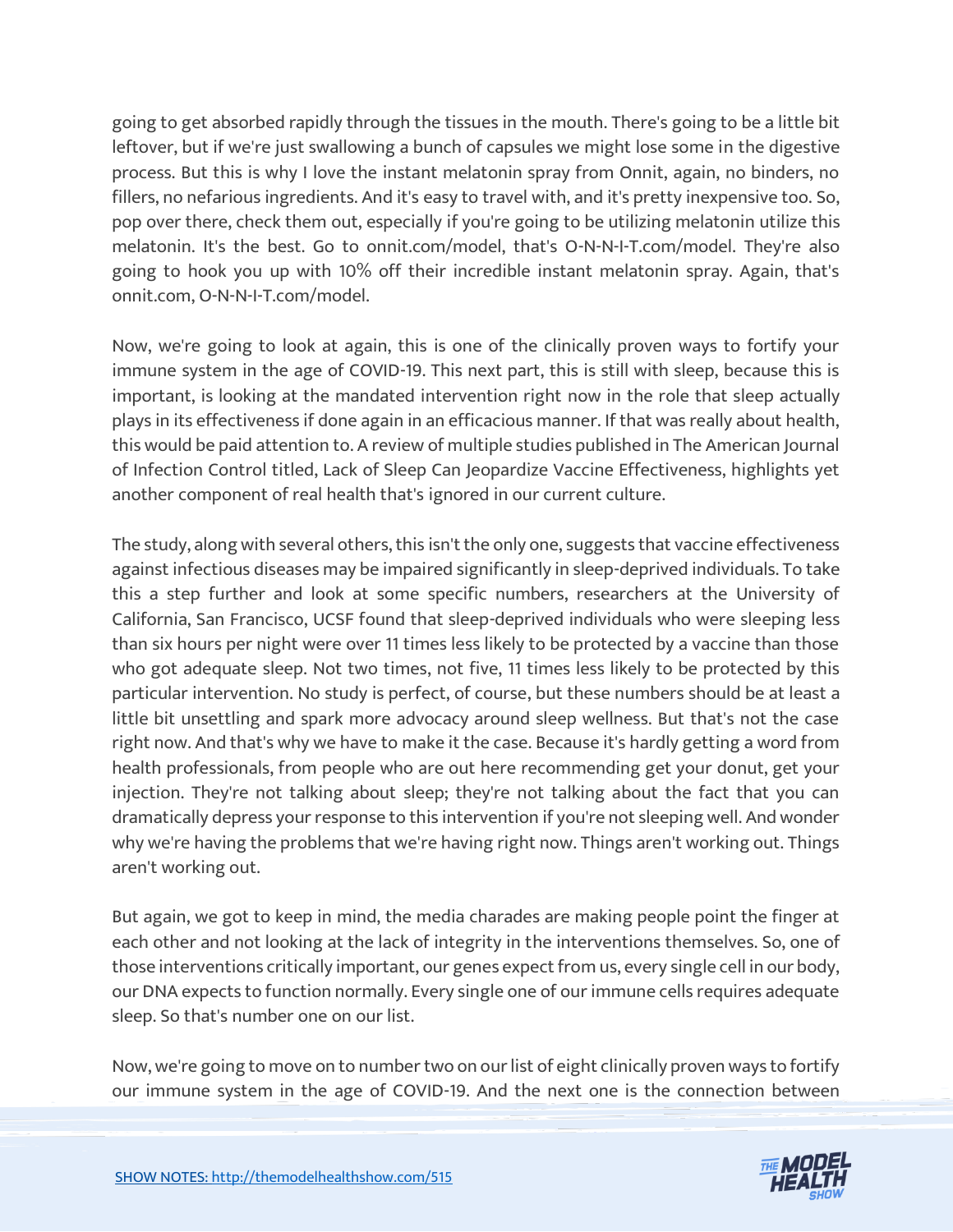dehydration and COVID-19. A collaborative analysis conducted by researchers from Arizona State University, Harvard Medical School and UCSF, detailed how suboptimal hydration in the weeks before contracting COVID-19 is a significant risk factor for severe outcomes like death. That's severe. The review analyzed experimental, clinical, and epidemiological evidence that suggests that chronic suboptimal hydration in the weeks before infection might increase risk of COVID-19 mortality in multiple ways. They looked at the impact of dehydration on several mechanisms affected by COVID, like vascular endothelial growth factor or VEGF, aquaporins, these protein channels that enable movement of hydration in and out of the cells, and the sodium-potassium pump that literally helps to drive our overall cellular function. They analyze all these things.

Now, the next part of the analysis, and this is critically important to know, is how SARS-CoV-2 is able to enter into human cells in the first place, and this is through angiotensin-converting enzyme 2 or the ACE2 receptor, which has been identified as the primary receptor that SARS-CoV-2 utilizes for viral entry. Now, the study states "Chronic sub-optimal hydration in the weeks before exposure to COVID-19 may conceivably result in greater abundance of ACE2 receptors in the lungs, which increases the likelihood of COVID-19 infection with our lung epithelial cells being preset for exaggerated immune response, increased capacity for capillary leakage of fluid into the airway space and/or reduced capacity for both passive and active transport of fluid out of the airways." Now, the question should be, how on earth can dehydration lead to severe outcomes from viral infections like COVID-19? Well, it's important for us to really understand that every single one of our immune cells are functioning in a water medium, it's all based on water. Your immune cells themselves are made from the food that you eat and the water that you drink, it is the primary component that's making up the system itself, so this shouldn't even be a far stretch.

The beauty of this is that researchers are asking these questions, researchers are paying attention to these basic tenets about human health, one of them being, we require optimal hydration for optimal immune function. In the report, they also postulate how the cytokine storm is linked to dehydration as well. It seems like from the media's perspective and from socalled health officials that this cytokine storm is this haphazard thing, we don't understand anything about it, we don't know any foundational tenets, cytokines are proteins. That's what they are. You know what proteins are made of? They're made from food, they're made from water, that's the structure of them themselves, this is the basis of the very thing that we're looking at, if you don't understand that, how are you even going to understand the activity of it? So that's number one. Number two, these things are not happening without a causative agent, that immune response, that cytokine storm, it's an over-reaction, well noted, wellestablished over-reaction by our immune system, but our immune system in a way is trying to protect us, but it's about promoting an adequate response and not going too far. And water plays a key role in that intelligence.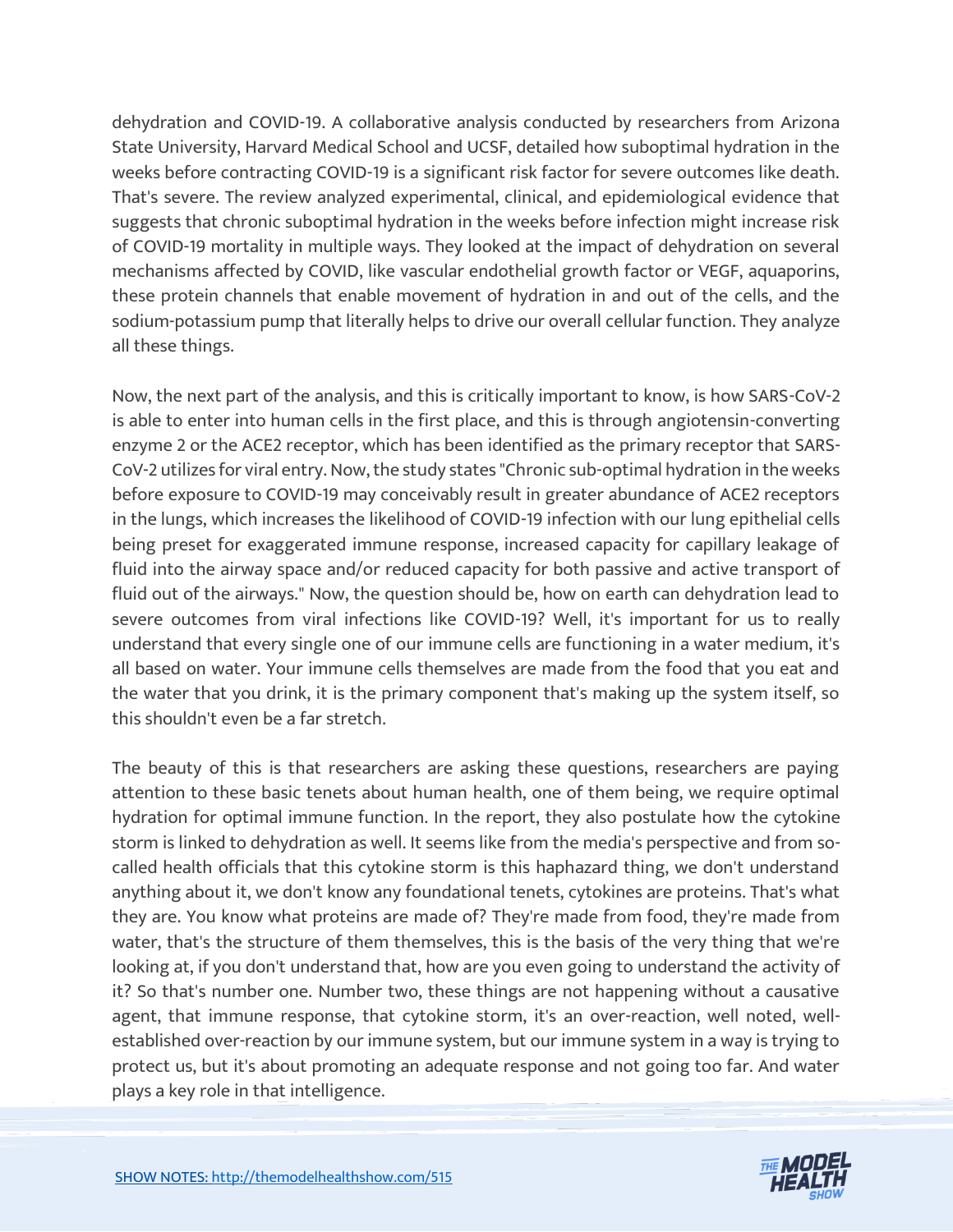That's the thing, water has intelligence, it literally becomes life on Earth, it literally becomes us. That's how powerful it is. And this is not being discussed, these basic tenets about health that actually keep us robust and healthy and resilient aren't being discussed, but we're going to continue to make sure that we're knocking down the door to ensure that these critical tenants of human health and immune function are not only understood but become the norm. In the report, the researchers stated that the hypothesized hydration effects suggest strategies for reducing COVID-19 risk, such as one; Public Health recommendations to increase intake of drinking water. Drink more water! When have you heard that one time on the news? One time by a public health official, number one. Number two; they recommended hydration screening alongside COVID-19 testing, sounds like a good match. Can we do that at least?

When folks are getting delivered this new medication, giving them a recommendation to also make sure that they're getting adequately hydrated because it's the very basis of our immune function, and also, they noted attention to hydration holds potential to reduce COVID-19 mortality and disparities via at least five pathways simultaneously. So, what is the intervention here? Drink water proactively makes it a ritual. I'm a big proponent of first thing in the morning when you get up, taking an inner bath, we take an external bath to get ready for the world or an external shower, but isn't the inside more important? Health is from the inside out. And when we're sleeping, that's likely the longest time that we're going without hydration for a lot of folks, and there's a tremendous, I'm talking again, trillions upon trillions of metabolic processes taking place that are accumulating waste, there's a lot of metabolic waste that need to get removed from our system.

And you'll probably notice in the morning, urine is more concentrated, and we're helping to flush this metabolic waste out when we drink water to start the day plus, we get this added benefit seen in peer-reviewed evidence of something called Water-induced Thermogenesis, where we get this metabolic boost from simply drinking water. And the study, the one that I'm talking about, 17 ounces was that barometer. So, drinking somewhere in the ballpark when you first wake up in the morning, within that first 20 minutes, ideally, somewhere in the ballpark of 15 to 25 to... That's where I'm at, 25, maybe even 30 ounces of water, depending on your make-up, depending on your needs, just start your day by getting your body hydrated before the business of the day takes over. Another tip, make sure that you keep your water with you, you can't drink what you don't have, get yourself a water bottle that you like, keep it with you at all times. Use that as your number one protective metric, it's the thing that literally makes up the cells of your body, makes up the cells of your immune system, we need to give water a lot more respect.

Now if that didn't make you thirsty enough, we're going to move on to number three on our list of eight clinically proven ways to fortify your immune system in the age of COVID-19. And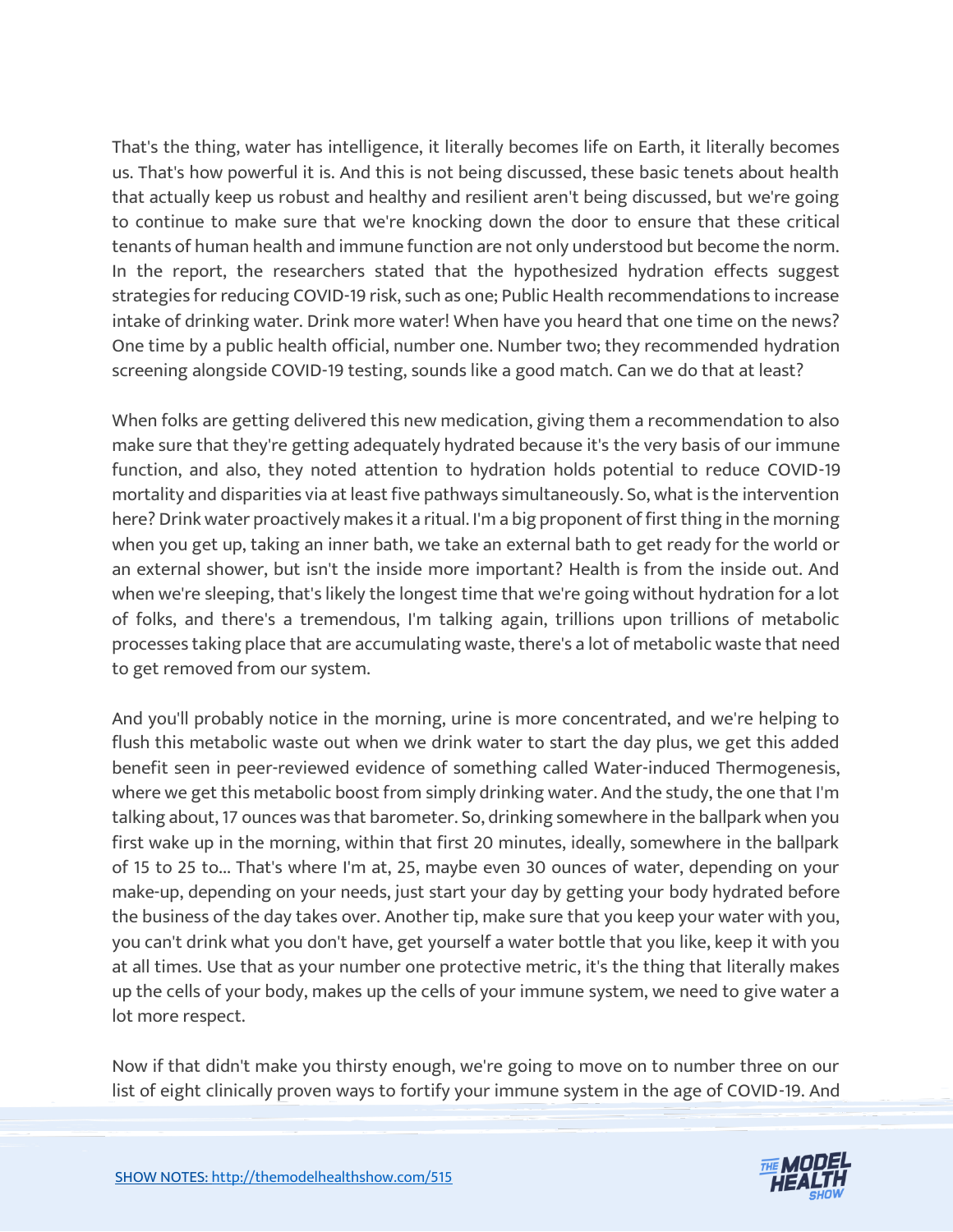number three is sunlight. A study published in the Journal of Virology affirmed that sunlight or more specifically, UV radiation from the sun is the primary natural virucide in our environment. Killer of viruses, cide means to kill. So, this is already established, but now we've got a new study looking directly at sunlight and COVID-19. In the study titled, Simulated Sunlight Rapidly Inactivates SARS-CoV-2 On Surfaces. This was published in the Journal of Infectious Diseases. The researchers simulated sunlight, and they found that it rapidly inactivated SARS-CoV-2 that was suspended in either simulated saliva or culture media on surfaces. Pretty remarkable stuff.

Again, scientists are asking these questions, "Hey can UV light, can sun exposure has an impact on reducing the infectious nature of SARS-CoV-2? Is there anything else? Is there something helpful in our environment against this thing that has created so much unrest in our society today?" Now, getting sunlight would require you to go outside. Alright now there's been a massive wave of fear about even going outdoors, and I talked about this literally over a year ago, because the data exists, but these are not the messages that are getting promoted. Messages of logic, of rationality of real health in major media and by our public health officials, but that's why mediums like this are so important.

So, if we're going outside, what's the risk of contracting a SARS-CoV-2 infection outdoors? Well, again, I shared this over a year ago, scientists at the International Laboratory for air quality and health at Queensland University of Technology stated, "Outdoors is safe, and there is certainly no cloud of virus-laden droplets hanging around. Firstly, any infectious droplets exhaled outside would be quickly diluted in outdoor air. So, their concentrations would quickly become insignificant, in addition, the stability of the virus outside is significantly shorter than inside, so outside is really not a problem, it's safe to go for a walk and jog and not worry about the virus in the air."

This message of rationality in curving fear during the time when so much fear is being propagated and helping to eliminate the fear of just going outside and getting fresh air and not being worried about people walking by you on the street, suddenly affecting you with SARS-CoV-2. This message of rationality and peace and logic, again, it's not a part of the societal norm as far as what's in popular media, but trust and believe there are millions upon millions upon millions of people who are abiding by this science. There's only one type of vanilla, onesize-fits-all tunnel vision science as being spoon-fed to our citizens right now, but in reality, there's a vast array of peer-reviewed evidence demonstrating from all sides, a wealth of different "science," but for me, and what I would implore you to do is like, let's look at where is the majority? What's the majority of evidence say? Whether it's an inconvenient truth or not, and utilize our insights from there, because literally here we are, well over a year and a half later, and literally, I just went for a walk a couple of days ago, and I'm just walking down, this is very open-air wide block, I'm walking down and a woman is walking along with her friend,

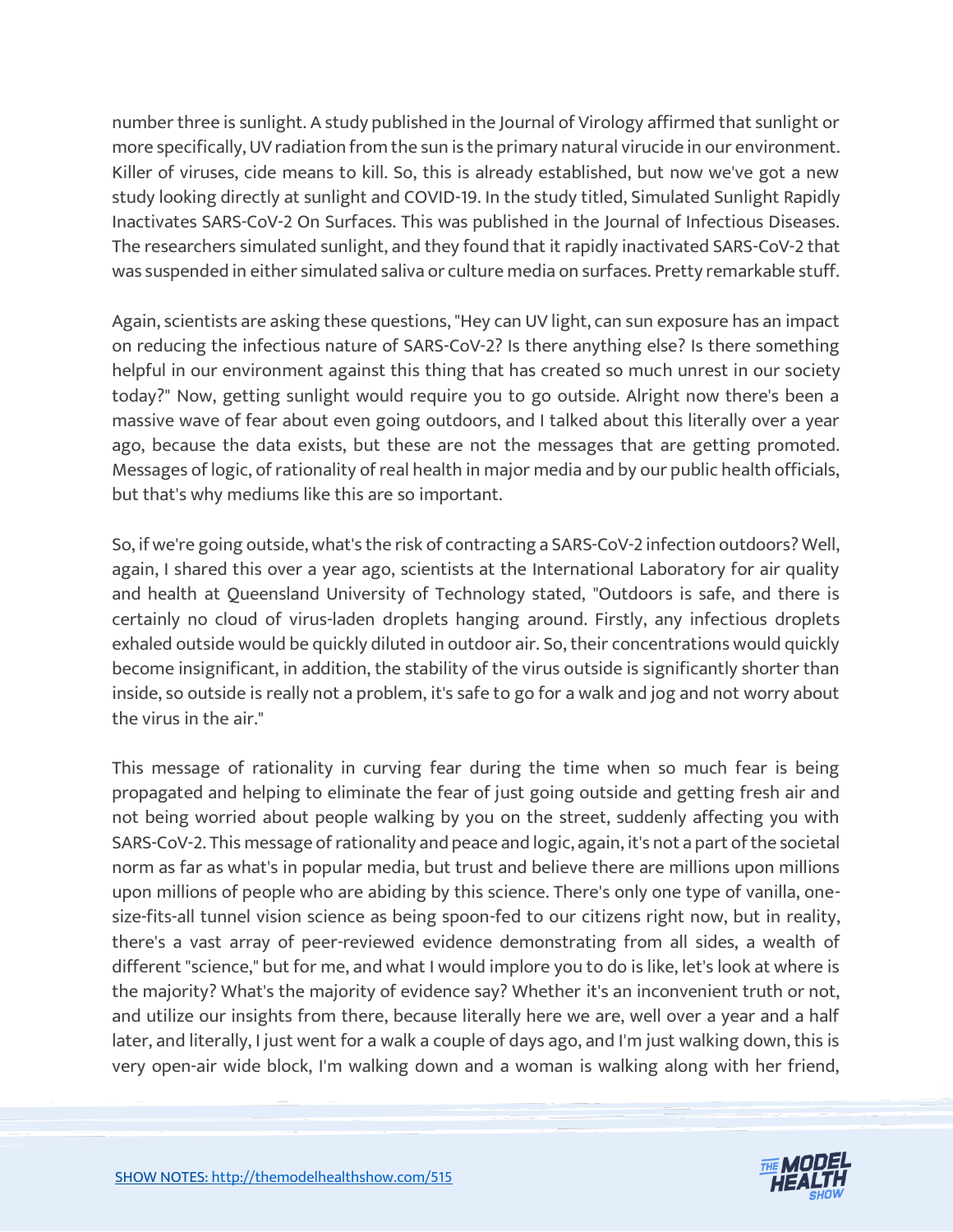they're chatty Cathys. Chatting it up, and they see me, boom! Mask on. Boom hit the grass. They're in the grass, alright?

We're outside. Is that based on logic? Is that something that's actually rational for a human to do? Because what they're doing, especially if I'm not aware of my own psychology, it's telling me that I am something to fear, it's telling me that I can hurt this person. It's telling me that they don't trust me, just to be in the same... To breathe the same air. Now again, there's a very complex situation going on, on our planet today that can breed some irrational fear, but here we are again, I live in LA. We're still doing this? We're still with the mask outside when you see somebody. Are you kidding me? How has it worked out for us? The mask compliance here, contrary to popular belief, top in the country, towards the very tip-top of the country, but even with the interventions, the cases still skyrocketed. We've done master classes on the effectiveness of masks and I'm the biggest proponent. I was going to the data to find out what are the best masks, one of the most efficacious uses, but the data showed that the story was so much different from what was being propagated in the media.

So, I implore you to make sure to check out and if you're watching this on YouTube in particular because you won't be able to see this documentary that I did anywhere else, go to themodelhealthshow.com/maskfacts. Again, that's themodelhealthshow.com/maskfacts. So, the documentary film is there, and also all of the studies, you actually get to go through and see them for yourself, especially today, seeing is believing. So again, are we operating on logic? Or are we operating through fear? And what can we do to help to abate this fear and help to dissolve it in our population? Because we know that fear is also one of the biggest risk factors. According to a study published by the CDC, over 540,000 test subjects, COVID-19 patients, studied over 800 US hospitals found that the second leading risk factor for death from COVID-19 is anxiety and fear-related disorders. What's happened with our levels of anxiety and fear the past year and a half? They have skyrocketed, and it dramatically suppresses our immune system function should we come in contact with all manner of infectious diseases, it's suppressing our body's response.

So, I just wanted to share that piece to implore you to, if you can, make sure that you get an adequate sunlight in a safe and smart way, of course. But it's of the utmost importance. It's one of the things, again, our genes expect us to get sunlight. Without the sun, there'd be no us, we wouldn't have life on this planet. So, it's enabled us to be the humans that we are today. It isn't suddenly this bad guy, where outside is bad, that's just illogical, and this doesn't mean you got to go and go to some massive events and things like that if you're uncomfortable with it. But going outside and walking at this point, let's just put on our... Let's put on our logic pants, alright? Let's put the logic pants on and go out and get some fresh air. Now, it's not just the sunlight itself, but the researchers in another study looked at the UV ability to deactivate SARS-CoV-2, but also its ability to increase our production of vitamin D.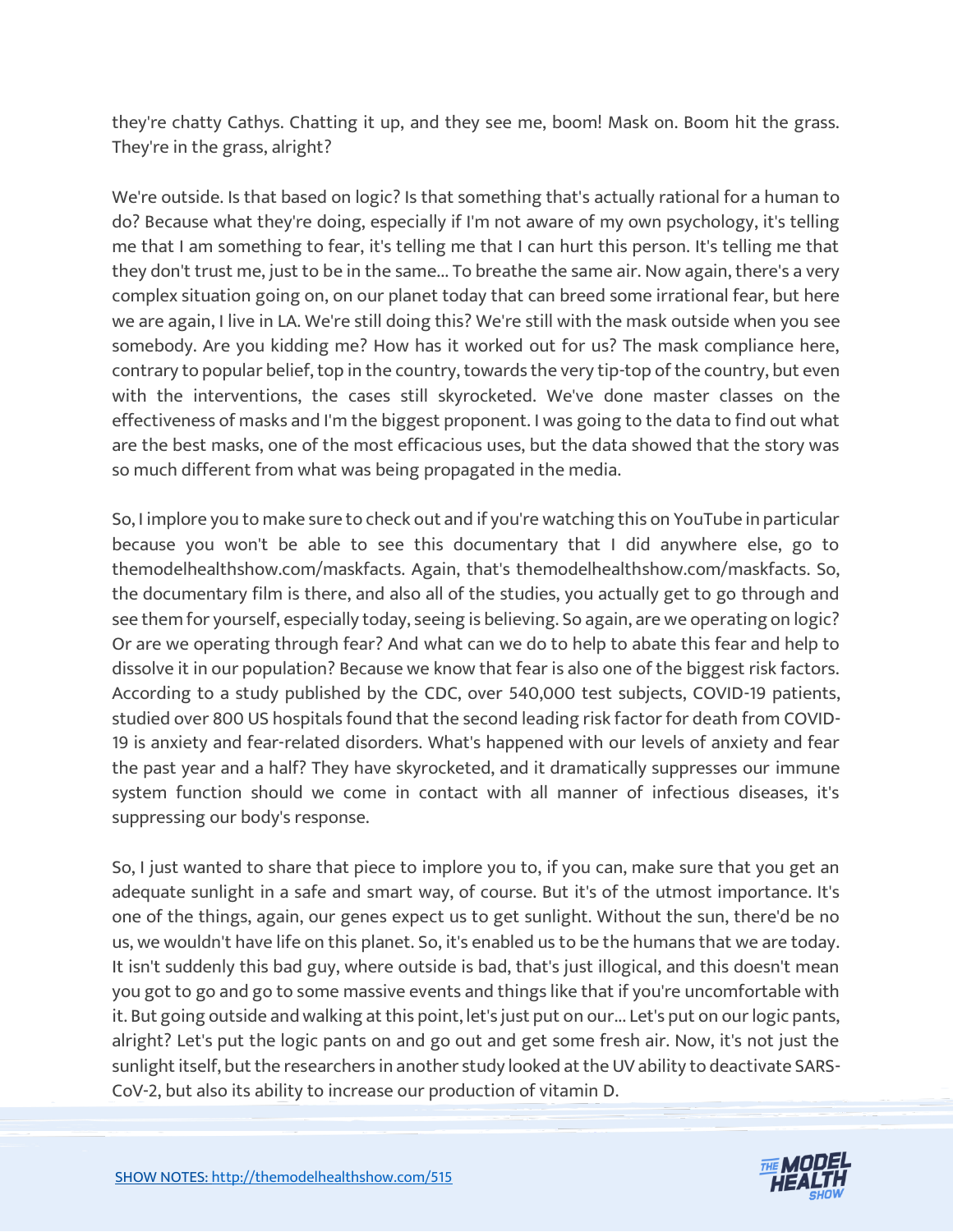There's a research that's published in the Journal of Investigative Medicine, found that vitamin D can actually modulate the innate and adaptive immune responses, and deficiency in vitamin D is associated with increased autoimmunity as well as an increased susceptibility to infections, but now we've got a plethora of studies specifically looking at vitamin D in COVID-19, a peer-review study published in Scientific Reports took a set of people with confirmed cases of COVID-19, who had no symptoms at all. This was group A and tested their vitamin D levels versus a group of people with COVID-19, who were suffering from severe symptoms, this was group B. Here's what they found; the scientists uncovered that the people with severe symptoms were significantly more deficient in vitamin D than the people without symptoms. The researcher stated that "The fatality rate was high in vitamin D deficient group B, vitamin D level is markedly low in severe COVID-19 patients, inflammatory response is also high in vitamin D deficient COVID-19 patients, this all translates into increased mortality in vitamin D deficient COVID-19 patients." There are also nearly 20 more peer-reviewed studies affirming the connection between vitamin D deficiency and COVID-19.

Including a study published in the BMJ, they found a COVID-19 ICU risk is 20 times greater in people who are deficient in vitamin D. So, there's a myriad of evidence right now to affirm this connection. And yet another study and this one affirms that vitamin D isn't just helpful in prevention, it can also be helpful in treatment, A randomized placebo-controlled study gave patients with SARS-CoV-2 short-term high dose vitamin D for seven days and gave another group of SARS-CoV-2 patients a placebo. What the researchers uncovered is that a greater proportion of vitamin D deficient individuals with SARS-CoV-2 infection turned SARS-CoV-2 negative faster with a significant decrease in inflammatory biomarkers when they received high dose vitamin D3 supplementation, alright. So, in this study, they used 60,000 IUs a day for just a short stint, just a few days, but this is another intervention, again, very inexpensive, very powerful, and more and more data are affirming its effectiveness, but I want to point us back to the beginning of this which is first and foremost sunlight. If we're looking at our natural biological function, our interaction with the sun is how we produce optimal levels, tailor-made for us, of vitamin D.

So, we do have some evidence affirming some supplementation. Yes, but let's do what's real and natural first and if we're living in a position where we're not getting adequate exposure to sunlight above the 37th parallel, here in the United States, for example. And by the way, make sure to check out the Vitamin D master class that we did, breaking all this stuff down in-depth, and also we're talking about various foods that have Vitamin D, and also again, this is a place for supplementation, but vitamin D is a fat-soluble really steroid hormone, and the medium that a lot of Vitamin D supplements use is really crappy oxidated, nasty rancid oils, it's just not good. So, providing the Vitamin D we're looking for with some low-quality adjuncts, and that's just not okay. So, for my vitamin D supplementation, looking towards again, that sprayable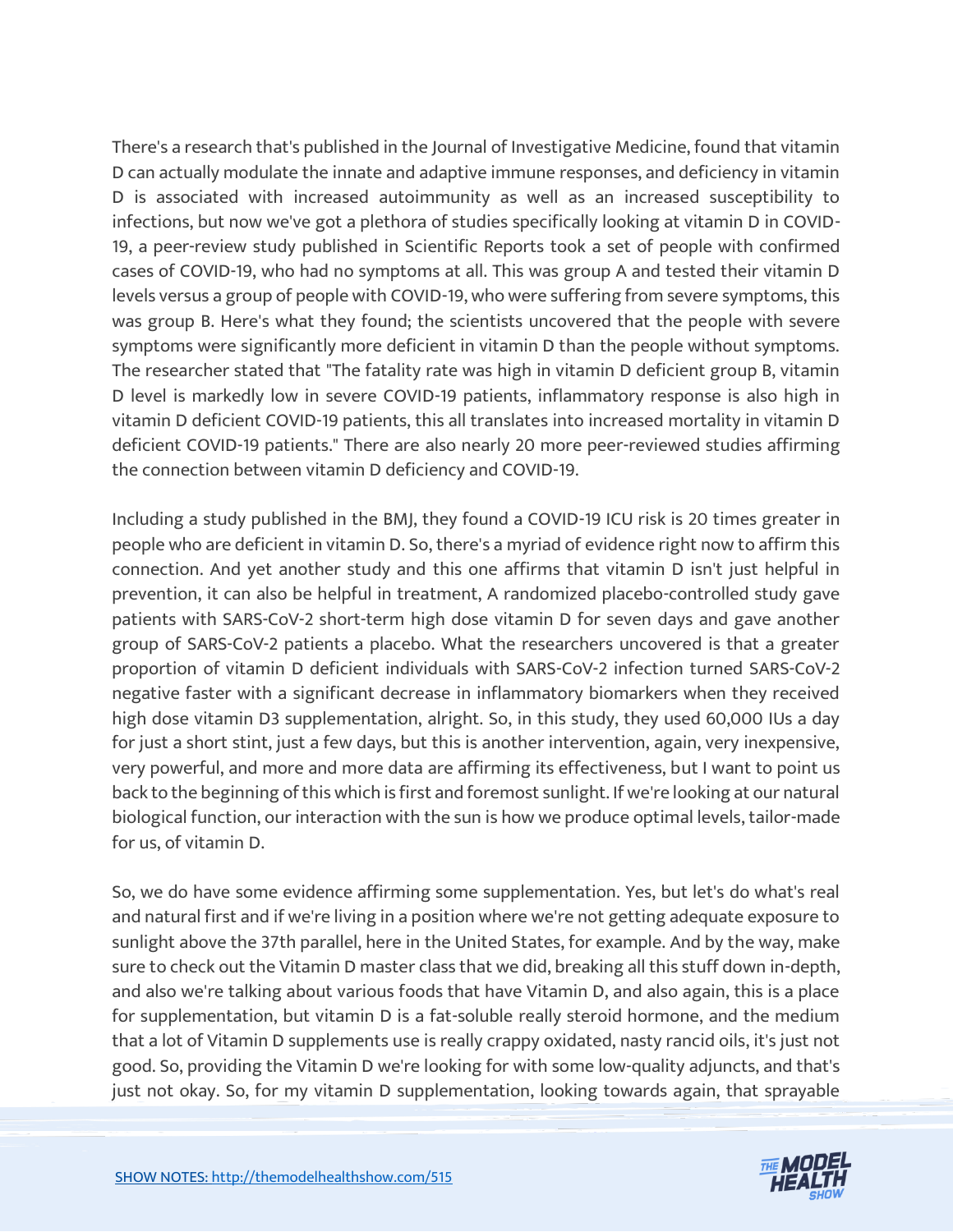liquid format onnit.com/model, they're melatonin they're vitamin D, it is top-notch, and they're putting it in an MCT oil, a high-quality MCT oil instead of this crappy, like soybean oil that a lot of products are using it. So definitely things to add to your superhero utility belt onnit.com/model, if you're interested in vitamin D supplementation. But most importantly, going outside and getting some adequate sun exposure.

Next up in our eight clinically proven ways to fortify your immune system during the age of COVID-19. Number four is exercise. A study conducted by researchers at Kaiser Permanente Medical Center in California tracked the exercise habits of nearly 50,000 COVID-19 patients, it revealed some eye-opening evidence. After analyzing their exercise habits over the two years prior to the pandemic, it was revealed that the people who consistently were inactive were almost three times more likely to die from COVID-19 than people who consistently exercise, and now we have a new study, and this was published in the British Journal of Sports Medicine, and what they uncovered was that number one, they found that regular exercise has a notable protective effect against contracting a COVID infection in the first place. Number two, even stronger than that benefit, regular exercise appears to slash the risk of severe COVID infections. Number three, regular exercise dramatically reduces the risk of death from COVID-19 as well, they did a good job at accounting for other confounding factors, but again, no study is perfect but this should be absolutely eye-opening for us to dedicate some more research too, and to empower our citizens.

Now what's interesting about this study is that they tracked the benefits of different types of exercise, aerobic exercise, and strength training exercise as well. The strength training had benefits in reducing rates of infection and in reducing rates of severe symptoms that they noted, while aerobic exercise showed an even greater benefit in reducing rates of infection, severe side effects, and reducing the risk of death, but the combined engagement of consistent strength training and aerobic exercise together outperformed them all and made the risk of severe COVID infections absolutely plummet.

In one cohort of the study, people who regularly strength-train and regularly utilize aerobic exercise had a 27% lower risk of contracting COVID-19 in the first place, and nearly a 60% lower risk of severe COVID-19 symptoms. The scientist cited several reasons why consistent exercise appears to be so effective in protection against COVID-19, one is enhanced immune surveillance, and this is the process by which cells of the immune system look for and recognize foreign pathogens. This is highlighted by increased immune defense activity and metabolic function by enhancing immunoglobulins, anti-inflammatory cytokines, neutrophils, T cells, B cells, and natural killer cell subsets. Number two, the research has indicated that consistent exercise reduces systemic inflammation promoted by the recirculation of immune cells that modulates an anti-inflammatory and antioxidant state through multiple pathways, and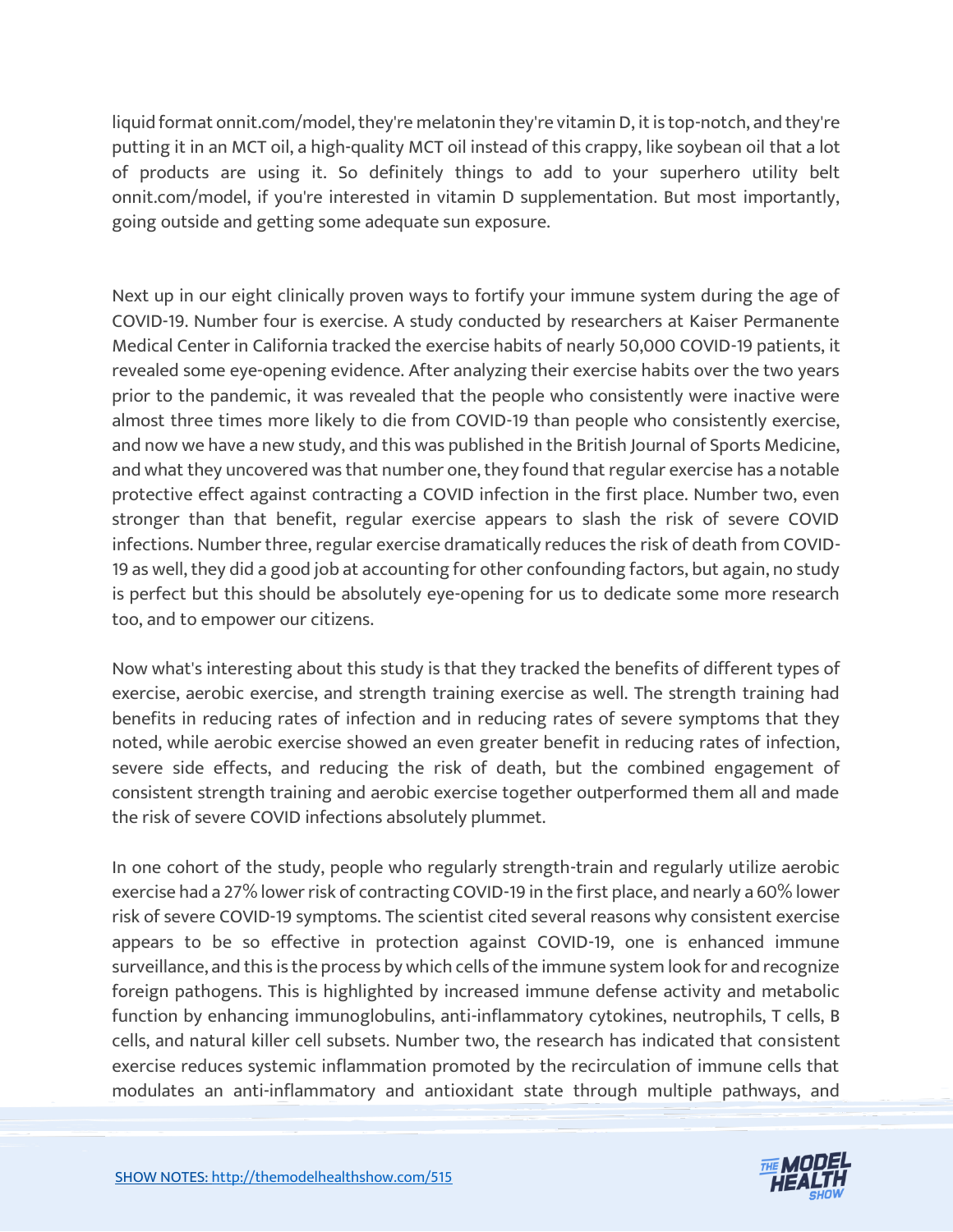number three, they found that consistent exercise improved regulation of the immune system and it delayed onset of immunosenescence, that's what seen most notably with advanced age is the degradation, the gradual degradation of the immune system, but exercise has a protective effect against that.

So those are were the three reasons that they could uncover why is exercise so remarkable when it comes to defending the body against COVID-19. So that's number four on our list, how do we take advantage of this simply having a couple days a week, where we do a little bit of strength training, and doing a little bit of aerobic exercise, maybe the same day or another day, but just mixing it up giving our body some beneficial hormetic stressors that help to activate all these powerful immunological responses and fortify our body against all manner of infectious diseases. And so one of the most notable ways of getting some of these benefits is seen in walking, this is via researchers at Appalachian State University found that simply going for a short walk immediately boost our immune cell parameters, most notably for our neutrophils and natural killer cells, which are very effective at killing SARS-CoV-2, infected cells, specifically those natural killer cells. So really simple stuff. And again, if we're seeing a system that is truly acting in integrity when they're mandating people to take a new drug when they're coercing people, or sorry, when they're incentivizing them with fast food, with money to do this, they could be... If they were operating from ethics and integrity, also make sure and advise them to make sure to get a 20-minute walk in each day.

This is going to dramatically improve your immune resilience, dramatically. If they can use their authoritative power, that authority figure perspective that so many people are caring that they have the answer and use it for good, with things that are clinically proven, we're talking decades of research and also, not just decades of research, but millions of years in our DNA, our DNA expects us to move, and when we don't do it, disease happens. So very simple tenets to add into the mix here more than ever, I want you to get stronger physically, mentally, spiritually than you've ever been, so that you can face the challenges ahead with ease and grace, get stronger, make sure that you're activating, taking advantage of this powerful player when it comes to fortifying your immune system.

Now we're going to move on to number five on our list here of eight clinically proven ways to fortify your immune system in the age of COVID-19. Next up is a nutrient, you know them, you love them, vitamin C. Alright, shout out to vitamin C. Vitamin C is obviously a major player in immune system function, but what's the mechanism? Well, a major part of vitamin C's performance is the reduction of infection-oriented inflammation. In a study cited in the journal PharmaNutrition investigated the impact of vitamin C in relation to the cytokine activity associated with COVID-19. And they found that vitamin C is effective by inhibiting the production of the cytokine storm. I don't got to make this up, I don't want to make it up if this wasn't true, if this didn't exist, I care not. But it exists, and unfortunately, when people talking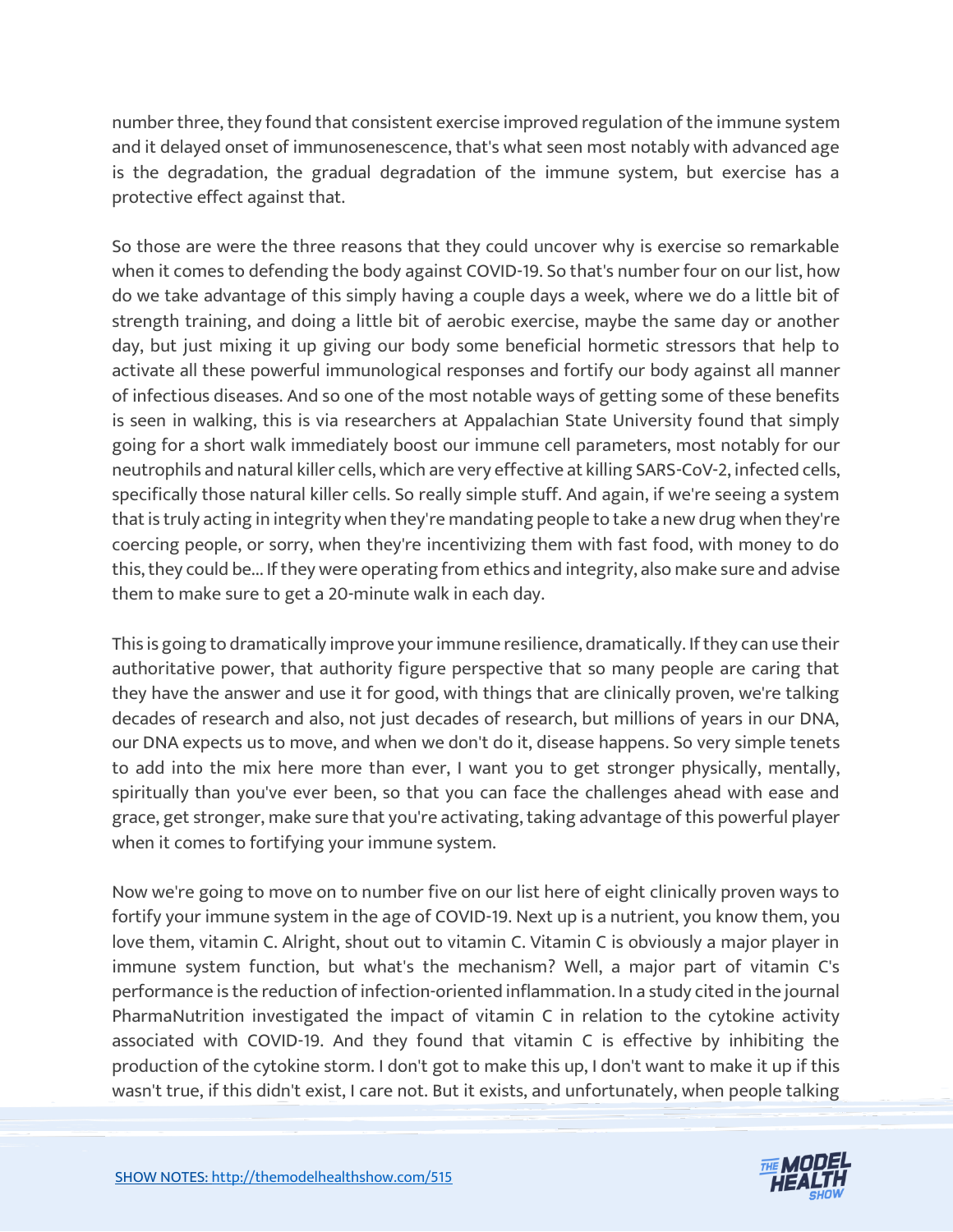about essential nutrients at the beginning of all this madness, they're getting demonized, they were getting... I had to whisper, I don't know who's listening, getting censored for simply talking about basics about human functionality.

But the key here is, is it any old vitamin C that's going to get this kind of results, and we've got to look at what actually has peer-reviewed evidence as far as its effectiveness when it comes to vitamin C because there's many different types of vitamin C, is it a synthetic one-lane vitamin C adequate? Or is it botanicals that have a myriad of different forms of vitamin C and other bio-potentiators is that where it's at? One of the most potent vitamin C-dense foods in the world demonstrates the this same anti-inflammatory performance, specifically in the endothelial cells, the endothelium is what is actually getting damaged when we're talking about the SARS-CoV-2 virus. And having on Dr. William Lee out of Harvard, really breaking that down for us and talking about how when they had the opportunity to actually look at samples, look at cadavers and see what was happening, what is the underlying mechanism of breakdown, and it's the endothelium. This is really a cardiovascular damage, and this is also why COVID is being found in the brain, for example, being able to interact with that endothelium in the blood-brain barrier and find its way in all kinds of places that it shouldn't be.

So, looking at that connection specifically, this vitamin C dense food, a study published in the journal Diabetes, Metabolic Syndrome and Obesity, found that amla berry, it's called Amla Berry, A-M-L-A berry significantly improved endothelial function and reduced biomarkers of oxidative stress and systemic inflammation in some of the people who are most susceptible to SARS-CoV-2, being patients with type 2 diabetes. Really, really cool stuff there, but what about comparisons again, of synthetic vitamin C versus botanical vitamin C's like amla berry. Well, another botanical source of vitamin C, the highest source of vitamin C in any food ever discovered is camu camu berry. C-A-M-U C-A-M-U.

And what you're going to find is that there's about 700% of your RDA of vitamin C with just under a teaspoon of camu camu berry, but let's look at it versus synthetic vitamin C. A study published in the Journal of Cardiology had 20 male smokers consume camu camu berry daily over the course of a one-week study, and found that it led to significantly lowered oxidative stress and inflammatory biomarkers like C-reactive protein, for example, that's elevated in SARS-CoV-2. But what's more is that there were no changes in these biomarkers, no improvement in the placebo group who received ordinary vitamin C tablets. So the stuff that you'll find out at the check-out, at the gas station. For the researchers, this indicated that the combination of other antioxidants from the camu camu berries had a more protective antioxidant effect than standard vitamin C products alone. That combination of camu camu berry, amla berry, and acerola cherry is my third favorite is together in one formula.

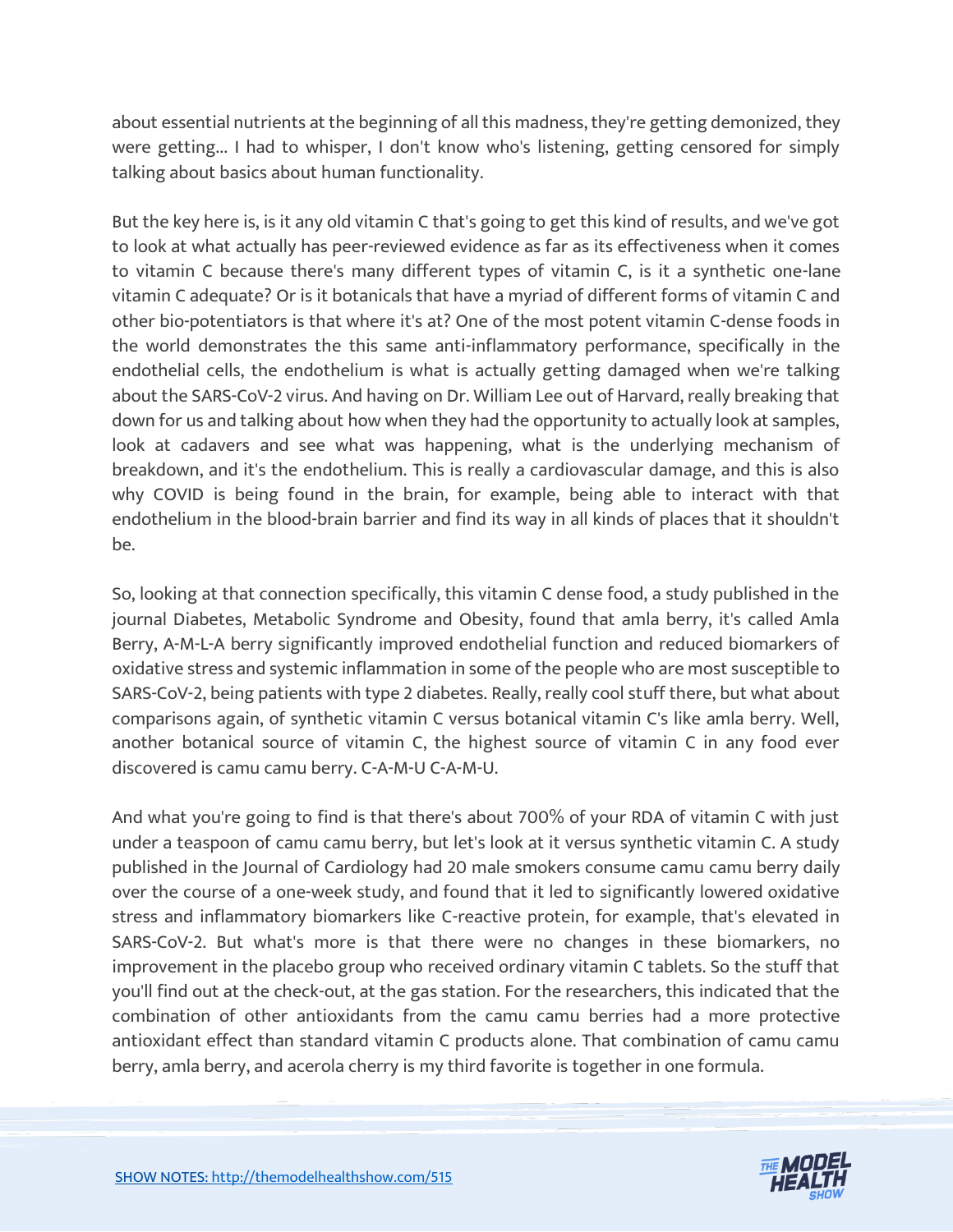For years, I would get them all separate and you got to deal with what kind of other fillers and ingredients, now I've got all of them in one source, no binders, no fillers, organic done the right way from Paleovalley. That's where I get my vitamin C supplementation. I use it regularly, especially during this time, we're getting in the cold and flu season, have a little bit of extra insurance with our health at times like this. This definitely needs to be in your superfood cabinet. Go to paleovalley.com/model, that's P-A-L-E-O-V-A-L-L-E-Y.com/model. You get 15% off, they're giving you 15% off their essential C-complex, got some other stuff there as well.

I just had some of their snacks actually right before the show today, pop over there, check them out, paleovalley.com/model. But also hear here, in five clinical trials, people who were exposed to extreme stress, and who isn't these days, we're able to cut the number of illnesses they contracted in half by supplementing with vitamin C. The key here is that it's much more effective as a preventative metric rather than once somebody is getting sick. So having it proactively, vitamin C, again, slashes the risk of contracting illnesses in half in this particular study. This was a meta-analysis of five clinical trials. So that's number five on our list of clinically proven ways to fortify your immune system during the age of COVID-19, we're going to move on to number six.

Number six, this is critically important right now at fortifying our immune system, is proactively managing our stress, proactively having stress reduction modalities in our life. We have to get parasympathetic. The That sympathetic dominance is the fight or flight nervous system is just habitually running and just creating this cascade of chemistry because our thoughts create chemistry in our bodies that are cortisol-driven, which cortisol isn't bad, but it's just when it gets into this chronic state, it's changing the way that our cells replicate, it's changing the way that our immune system functions. And again, as mentioned, this study will put it out up for everybody to see if you're watching on YouTube, published by the CDC, an analysis of over 540,000 COVID-19 patients from 800 US hospitals. They found that the number one risk factor for death from COVID-19 is obesity, well established, doing nothing about it, of course.

But the number two, second leading risk factor for death from COVID-19 in this massive analysis, the second leading risk factor was anxiety and fear-related disorders. Again, I talked about this back in April 2020, early, you can go back to check the track record, April, May, I was saying, "Hey listen, all of the fear that is getting propagated is going to create a significant suppression of our immune system function, at a time when we need our immune systems functioning at their best level." Do we not understand how our mind and our thoughts influence dramatically control our immune system at this point. I thought we had this down, guys. I thought we knew this. And so I was talking about this and sharing the data, but look how things have unfolded, turns out second leading risk factor for death, anxiety fear-related disorders. I didn't want this to be the case, but I could see this coming from a mile away, I could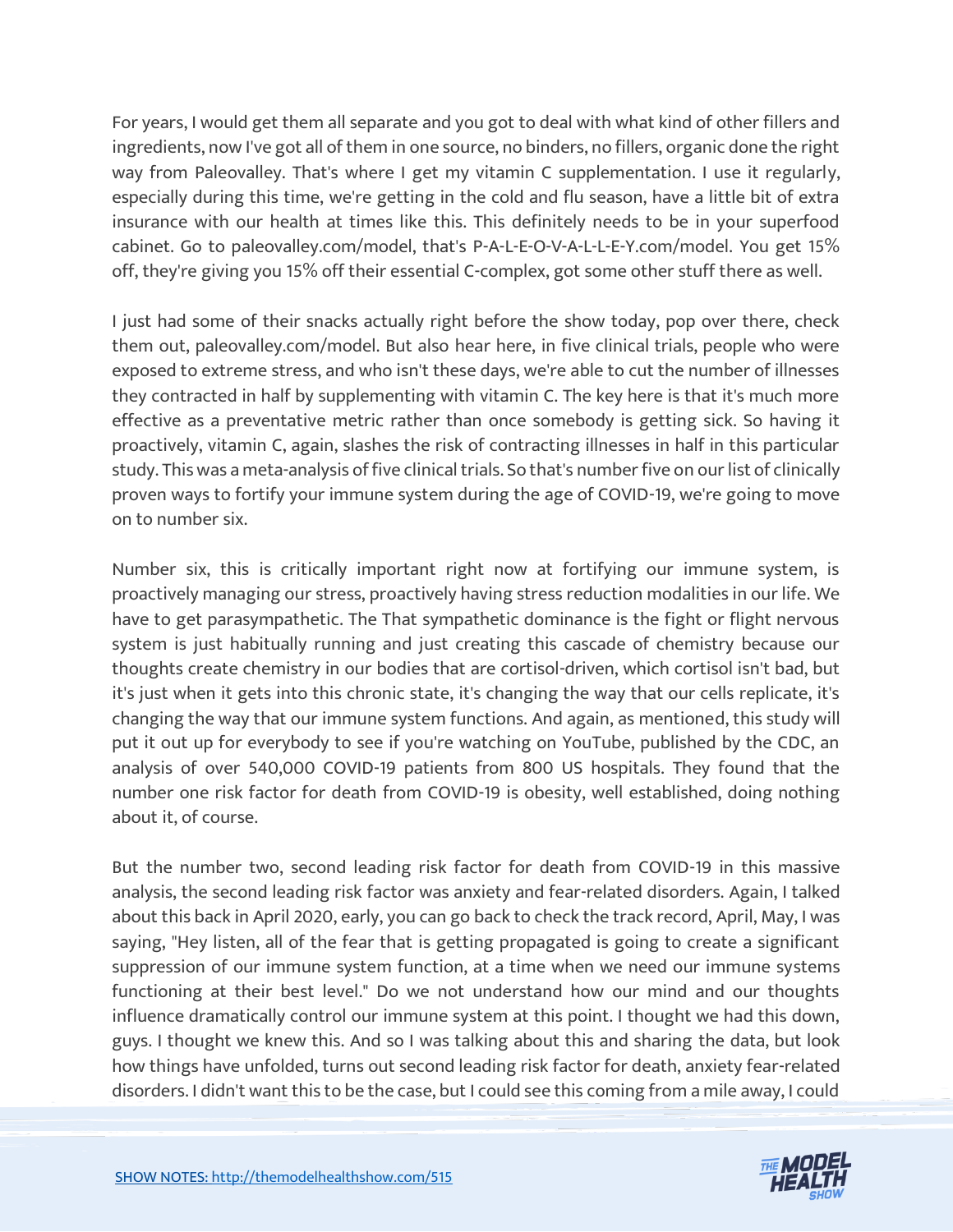see it coming. We're not respecting how our bodies are designed, how our minds are designed in fortifying and supporting human health. And so if we're constantly inundated with fear, that's going to dramatically suppress our immune system function. This is well known, so we have to take back control of our minds. And also, in this instance, proactively engage in stress reduction strategies.

And what does that look like? Again, parasympathetic. So, para is from the Greek root word meaning to one side of or side by side. So, it's operating, we've got the sympathetic fight or flight, then we've got this parasympathetic, rest and digest, but this is... It's one or the other. You're not doing both. Alright, these are side by side. And so, we want to get more parasympathetic more often. How do we do this? Well, one other piece here I want to share with you, this was a study published in the peer-reviewed journal Stress and Health, found that there's a significant correlation between the capacity of individuals to deal with stress and their natural killer cell activity. Folks who don't cope well with stress, have significantly lower natural killer cell activity. So again, this isn't theoretical, this is a fact.

So, what do we do? Well, right now, more than ever, we've got to really get in touch with being more human more than ever, despite what the media is telling us, we need to be more human, we need to have fun. We need to connect. We need to laugh. We need to express ourselves; we need to express our heart, we need to have healthy conversations. There's so much negativity that you can easily be a part of, we've got to balance that stuff out. As a matter of fact, I would implore us to make this the dominant thing. So, for example, researchers at Brigham Young University conducted a study of IBM employees and found that simply sitting down for a family meal helped study participants to reduce tension and reduce stress from their long work hours at the office. We know this, but the data indicate it as well.

So, getting together with family, sitting down for a meal together, this is a place, it's a unifier, the dinner table or the lunch table, having lunch with somebody. I just had lunch with a friend yesterday. Shout out to Nick Ahmed from the Arizona Diamondbacks. Two-time Gold Glove winner. But what a great time. Sit down, connect, have some great food. It's just as good for the soul. Another study. What else can we do here? So simply eating meals together and talking, hanging out, this study was conducted by researchers at Indiana State University School of Nursing found that laughter is able to reduce stress and improve natural killer cell activity. Use this. You have permission to use this. Connect with people who make you laugh, who make you feel light. I know it's a lot of dark and dreary stuff to check out. The top podcasts out there have to do with murder. That's like the most popular thing. I'm like, I'm educating the masses, empowering people, education. Murder is the most important though. It's crazy. If you're super into the murder podcasts, no disrespect, but we've got to have some balance here, we got to have some joy, we got to have some laughter. We got to give ourselves

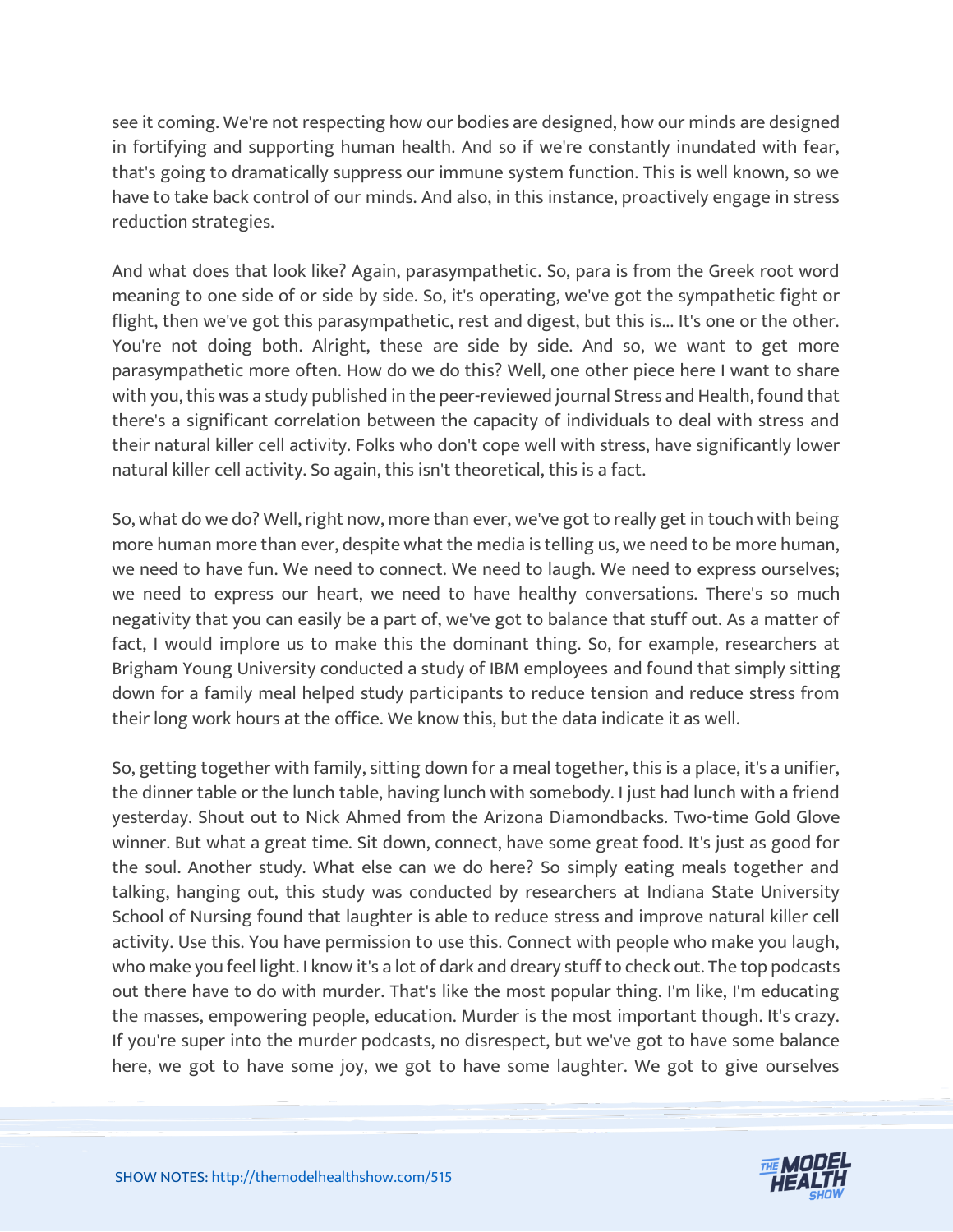permission to watch funny movies or follow people who make you laugh, give ourselves permission to have some joy right now. We need it for the health of our immune system.

Also, other clinically proven strategy that helps to modulate stress to activate that parasympathetic nervous system is massage therapy. So that was all super weird for a minute. People probably, if they even allowed massage, they were massaging with some rubber gloves on and they got a ski mask on. It's just like, "I don't know if I should be here." Whereas today maybe it's changed a little bit, but you can get a private massage at the crib, if you've got maybe your significant other, you got kids, they could do a nice little foot massage, hand massage, whatever the case might be. It helps to incite the release of endorphins, it's really oxytocin driven. All these beneficial hormones and neurotransmitters get released when we have human touch. So those are a few clinically proven strategies. You know what that is for you. What makes you feel good? What helps to reduce stress? It might be even some of the stuff we already covered, getting some sleep, going outside, getting some sunlight, all these things go together.

Alright, we're at number seven here on our list of eight clinically proven ways to fortify your immune system in the age of COVID-19. Number seven is to fortify your gut health. A study titled, Enteric Involvement of SARS-CoV-2: Implications for the COVID-19 Management, Transmission and Infection Control, published in the journal Virulence demonstrated that SARS-CoV-2 is at least partly an enteric infection, meaning that it has to do with the gut and the significant ACE2 receptor is expressed in the intestine significantly suggesting a particular vulnerability here to SARS-CoV-2. So that's just one. We're looking at specifically relationship to SARS-CoV-2 and our gut health.

Another paper, this was published in the journal Gut titled, Gut microbiota composition reflects disease severity and dysfunctional immune responses in patients with COVID-19. The researchers uncovered that hospitalized COVID-19 patients consistently had lower levels of immunomodulatory bacteria coinciding with higher levels of inflammation. They were missing protective bacteria in their gut, which... Could that be making... This is what's not indicated in the study, is that making them more susceptible to severe infections or is the infection getting rid of their beneficial bacteria? I believe it's the former where they're coming into a presusceptible state because of the damage that we're doing to our microbiome today with abnormal food consumption, the consumption of pesticides and herbicides and rodenticides, chlorinated water.

Chlorine is a very strong antibiotic. Now there's a place for it but is that something we want to be consuming two gallons of a day because that's a nice amount of chlorine we're going to be taking in if we're drinking typical tap water. So, getting a water filter that is actually effective. We've done masterclasses on water, by the way. This is not the time for it, but just making sure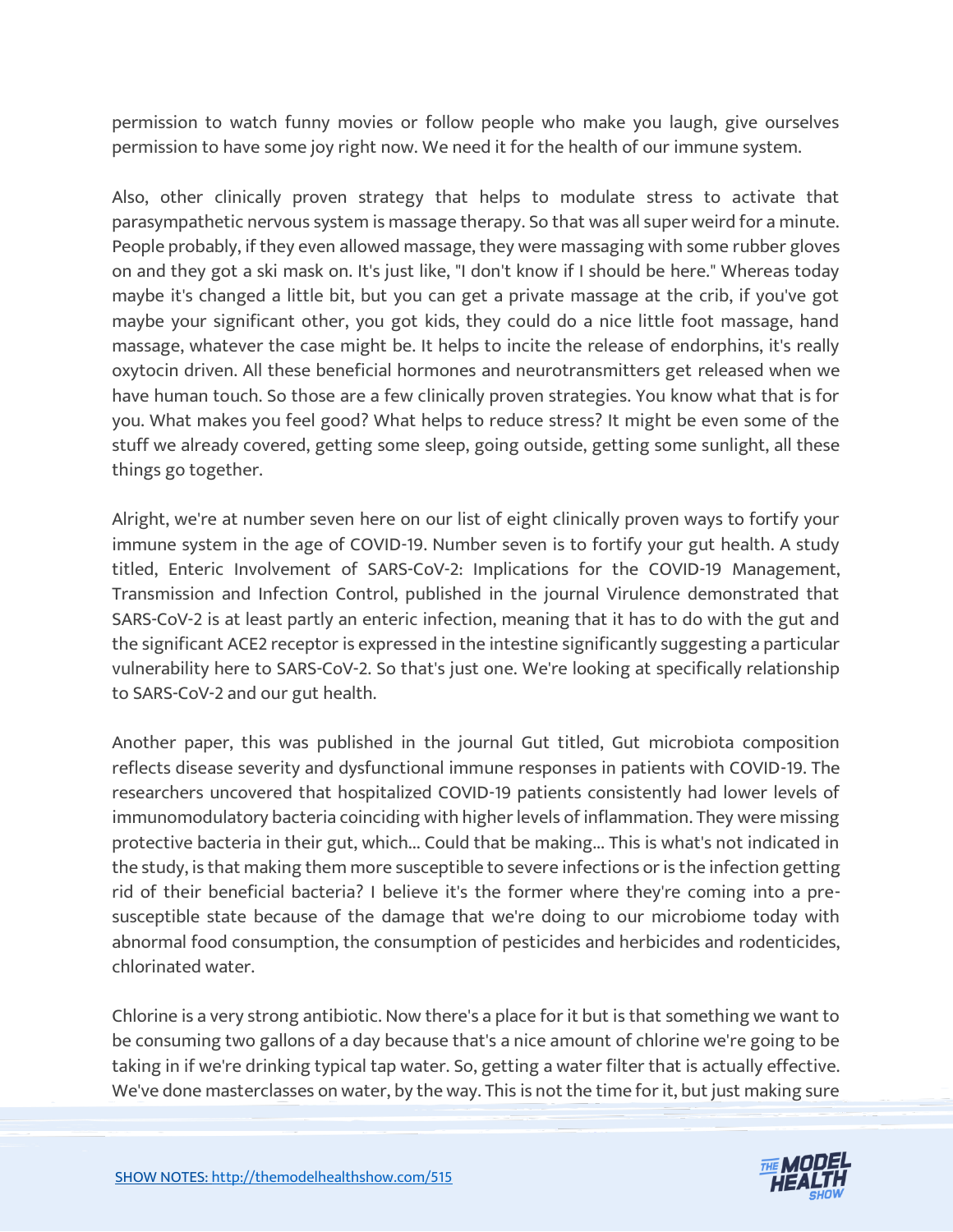we're getting some high-quality water that doesn't have... It's not ripe with chlorine and avoiding nefarious things in our food. The data clearly indicates this that the consumption of processed food actually helps to exacerbate the proliferation of opportunistic bacteria as well.

So how do we do this in the age of COVID-19, fortify our gut health? Avoid the things that damage our gut health first and foremost. We don't need to have a magic pill or magic thing, just don't bring the things in that tear stuff up in there. So, this is of the utmost importance because we see that SARS-CoV-2, COVID-19, is at least partly an infection of the gut. This is where our immune system, the majority of our immune system is located in our gut as well. It's not an accident. Just get our gut health together. How do we also fortify on the other side besides avoiding things that damage the gut? We also bring in a diversity of food because one of the ways that we increase the diversity of gut bacteria, beneficial gut bacteria, we have to bring in diversity of different nutrients because every single food function as a probiotic in some domain. When you're eating a real food, you're eating that food's microbiome as well and creating more diversity. So, when you eat an avocado, you're eating the avocado's microbiome. When you eat a blueberry, you're eating the blueberry's microbiome. The list goes on and on.

So it's what's indicated in the data and we've talked about this on the show as well in the peerreviewed evidence and I talked about this in my latest book, Eat Smarter, that increasing diversity of our foods helps to increase diversity of our gut microbiota and reducing rates of obesity, reducing rates of chronic diseases and infections, infectious diseases as well. It's one of the simplest things that we can do, we can put more attention into that. So that's number seven here on our list. Now we're at our final one of our eight clinically proven ways to fortify our immune system in the age of COVID-19. And this is particularly important for me, this is something that I'm doing every day and I'm sharing this with you.

I'm including some immunomodulators in my nutrition, immunomodulators. So, what that means is, it's something that helps to shift the immune system in a proper direction. So sometimes the immune system is running too much, too actively, hyperactive, so we've got this cytokine storm. Immunomodulation can help that response to bring it down to a safe level. If the immune system is under responding, immunomodulators help to bring up that immune response to an appropriate place. And so, what are some of the most effective immunomodulators seen in the peer-reviewed evidence? Well, one of the primary, and this is the one, I'm doing this every day, I'm utilizing medicinal mushrooms again with a clinically proven benefit with mountains of peer-reviewed evidence. One of those, and this is published in Mediators of Inflammation, in the journal, Mediators of Inflammation, uncovered that the polysaccharides found in the medicinal mushroom Reishi was able to enhance the proliferation of our T-cells and memory B cells as well.

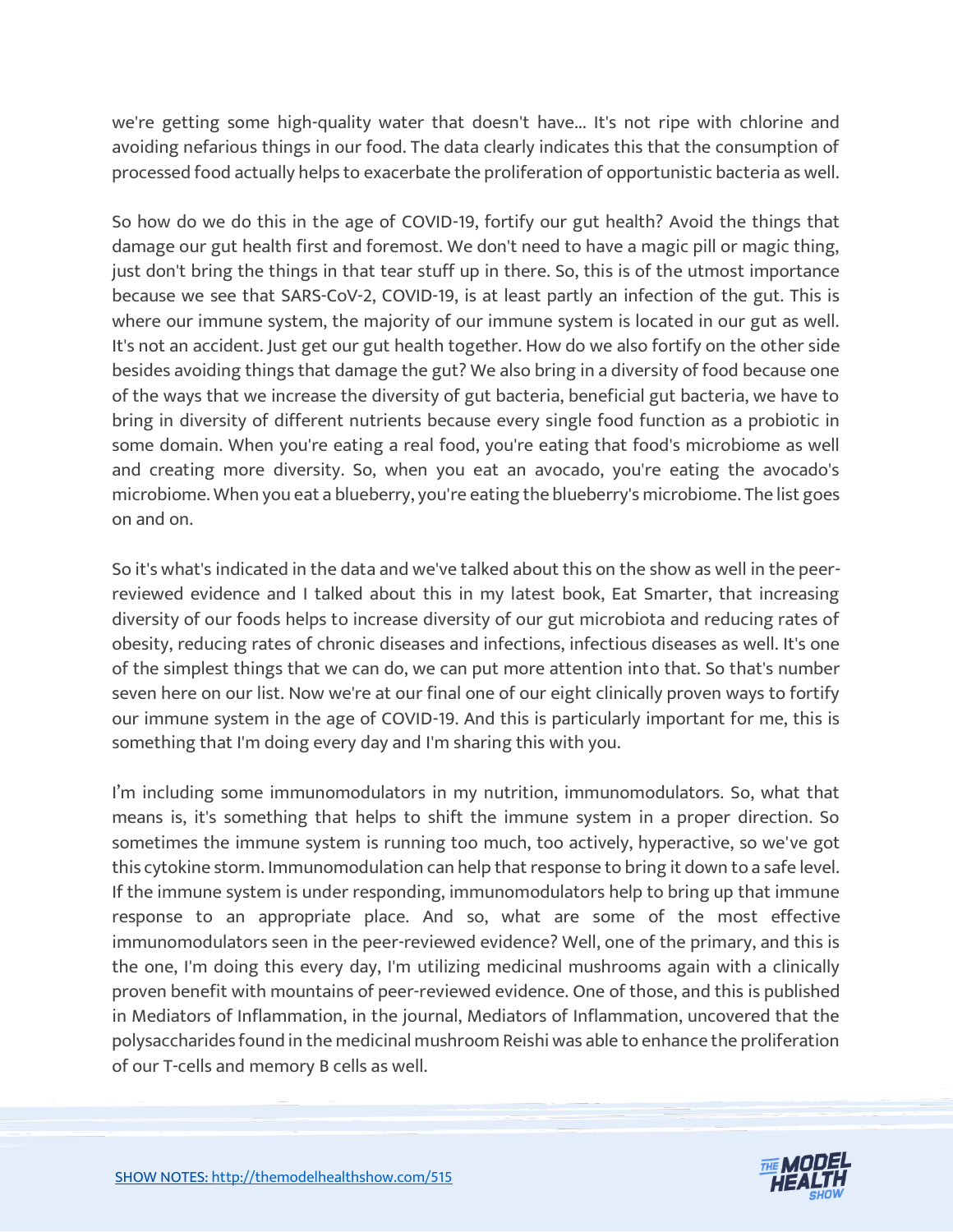That's kind of important. This is another thing that's been talked about, natural immunity, and also the memory of our immune system, having long-term immunity, and our immune system being able to recognize and remember an infection and continuously defend our bodies from that. What if we had things that we can bring in through our nutritional profile, to help our bodies to do that thing more intelligently? And they've been used for thousands of years, it wasn't created a few months ago, thousands of years of documented use. Also, Reishi is found to help one of our other tenets here, which is to significantly improve sleep quality. A study published in the Journal, Pharmacology, Biochemistry, and Behavior, found that the renowned medicinal mushroom Reishi is able to significantly decrease sleep latency, meaning you fall asleep faster, increase overall sleep time and increase non-REM, deep sleep, and REM sleep as well.

Yes, please. Reishi is the deal, just about every day I'm making my youngest son, he loves his Reishi hot cocoa from Four Sigmatic. It's a dual extracted Reishi, it's the best period. Dual extracted, so you're actually getting all these beneficial compounds that you're not getting with company X, who's only doing one extraction method, but he loves his Reishi hot cocoa. Have a little almond milk with it, or maybe a little bit of high-quality fats. Or there's a Reishi elixir that's great to have before bed, it's one of my favorite things to do in the evening.

Definitely, something to add to your superhero utility belt now, more than ever. And also, Chaga, Cordyceps, Lion's Mane, there's so many other remarkable medicinal mushrooms. And in particular, if we're looking at Cordyceps and we're looking at Chaga, take Chaga for instance, multiple studies indicate that Chaga is able to significantly improve the activity and effectiveness of our natural killer cells. Also, it's probably the highest antioxidant substance discovered that humans have consumed for, again, thousands of years, and it has been found to increase superoxide dismutase in the body, which is a natural antioxidant enzyme produced in the body that plays a significant role as a free radical scavenger. Essentially helping to act as a "Bodyguard protecting our DNA from damage and helps reduce the workload placed on the immune system." Again, yes, please. So we've got Chaga in a wonderful organic coffee combination with Cordyceps, which is great for the lungs. A lot of great evidence on the benefits with Cordyceps and the lungs, or you can get the elixirs themselves, whether it's Chaga, Cordyceps, Lion's Mane, etcetera.

Head over to foursigmatic.com/model. That's F-O-U-R-S-I-G-M-A-T-I-C.com/model. You're going to get 10% off all of their incredible medicinal mushroom formulas, their elixirs, their coffees, hot cocoas, definitely check them out. One final study, a randomized eight-week study conducted with 79 adult test subjects supplementing with Cordyceps, led to a significant 38% increase in activity of their natural killer cells. Again, this is one of our immune system weapons that help to protect our body against infection, the list goes on and on. Again, I'm sharing these because these are things that I do and these are things that are simple. These are of the utmost